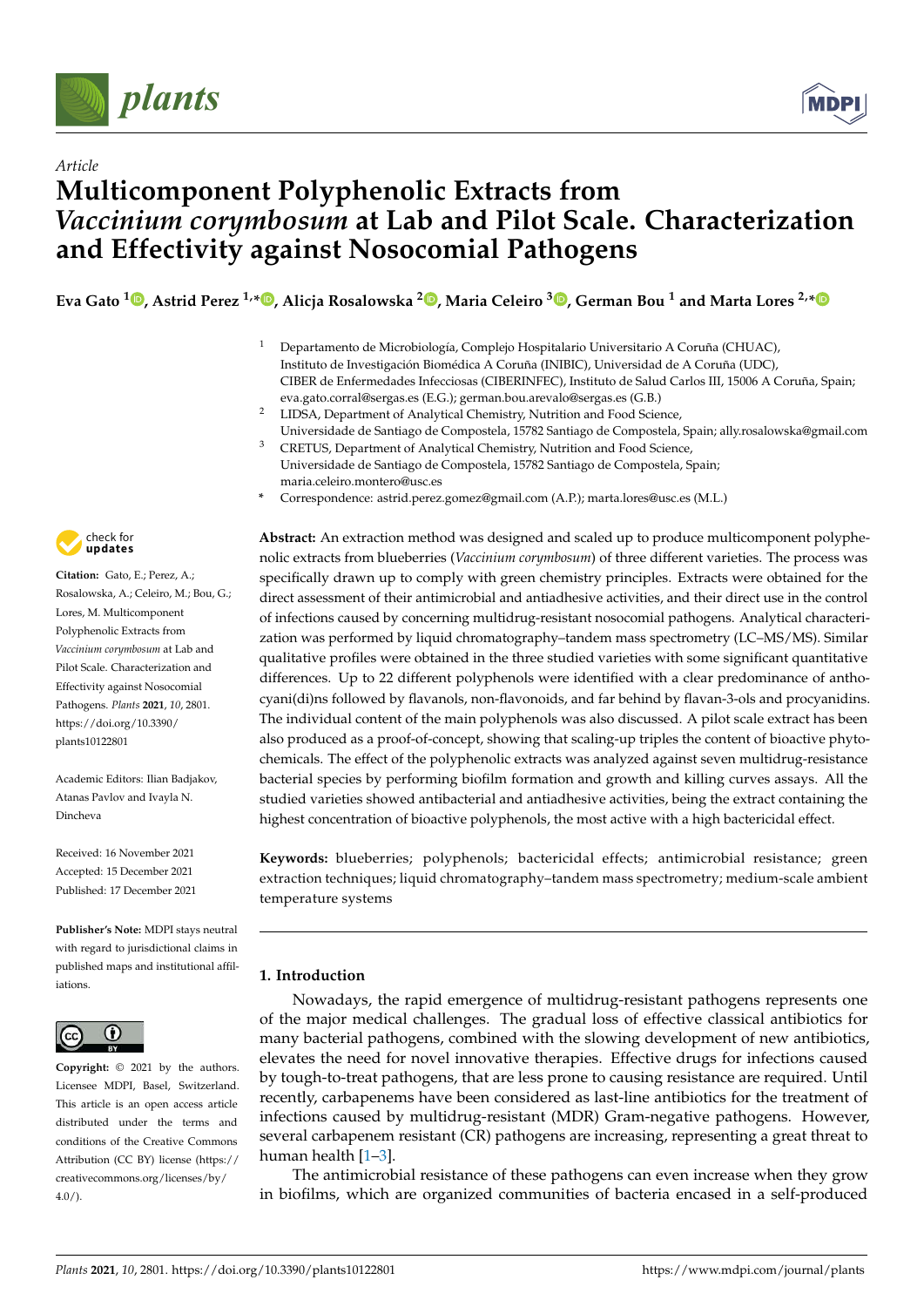matrix made of extracellular polymeric substances [\[4\]](#page-13-2). Biofilm-associated bacteria protect themselves from host defence, disinfectants, and antibiotics. Biofilms can be found in both abiotic and biotic surfaces, such as different tissues and medical devices. The contamination of medical devices can result in biofilm formation, increasing the risk of nosocomial infections. Moreover, due to the high resistance to antimicrobials shown by biofilmassociated bacteria, these device-related infections are difficult to treat, being responsible for recurrence of infections [\[4,](#page-13-2)[5\]](#page-13-3).

Antimicrobial activities have been mainly studied for cranberry proanthocyanidins, the basis of widely used medicines that exploit their anti-adherent capacity and inhibit uropathogenic bacteria [\[6–](#page-13-4)[11\]](#page-14-0). On the other hand, blueberry polyphenols have been less studied [\[12–](#page-14-1)[14\]](#page-14-2). Their extracts have been obtained in organic solvents and further purified to be assessed against a number of bacteria [\[12,](#page-14-1)[13\]](#page-14-3) or combined with other berry extracts (e.g., blackberries) for studies related to foodborne microorganisms [\[14\]](#page-14-2).

The search for biologically active compounds of plant origin against bacterial biofilms, ubiquitous in natural, clinical and industrial environments, is a current trend [\[15](#page-14-4)[,16\]](#page-14-5). Natural compounds that target microbial virulence factors, such as biofilm formation, or resistance determinants, can be successful strategies for controlling infections caused by multidrug-resistant (MDR) pathogens. To this end, chemical therapies based on natural products from plants phytoarsenals have emerged as an excellent option [\[16–](#page-14-5)[18\]](#page-14-6). Polyphenols stand out among this phytochemical arsenal of secondary metabolites. The antibiofilm activity of some polyphenolic extracts of plant origin have been reported [\[16](#page-14-5)[,18–](#page-14-6)[20\]](#page-14-7). Anthocyanins are the most abundant polyphenolic group of compounds in blueberry extracts, followed by flavonols, phenolic acids, flavan-3-ols, and procyanidins; although this order can vary depending on the variety, the geographical origin, the characteristics of the soil in which it is grown, the degree of maturity, or even whether it is wild, conventionally grown, or organically grown.

Based on the knowledge outlined above, extracts obtained from three different *Vaccinium corymbosum* varieties, VcV (Ventura), VcS (Star), and VcE (Emerald), were tested to assess the activity against one of the major bacterial virulence factors (biofilm formation) in the most concerning nosocomial pathogens in terms of microbial resistance. The survival potential of the target microorganisms treated with the obtained blueberry natural extracts was also evaluated. The genus *Vaccinium* is rich in different families of polyphenols, in which antimicrobial activities have already been demonstrated [\[18\]](#page-14-6). Plants synthesize this wide range of secondary metabolites as a defensive chemical arsenal against the attack of very diverse microorganisms, a defence that cannot be faced with a single chemical family.

The extracts obtention procedures should follow the green analytical chemistry (GAC) principles [\[21\]](#page-14-8) and be easily scalable, to become a realistic alternative to be applied beyond the laboratory scale. The desired multicomponent extract must be obtained in a solvent compatible with the antimicrobial activity tests (antibiofilm and growth and killing curves) and be safe to use on surfaces and medical devices coming into contact with humans, even in an invasive manner (for instance, catheters and respirators). The most employed sample preparation methods to obtain polyphenols from raw materials of plant origin have been solid–liquid extraction [\[22–](#page-14-9)[24\]](#page-14-10), assisted by ultrasound energy (UAE) [\[25–](#page-14-11)[29\]](#page-14-12) in some cases. Recently, other procedures based on electrically assisted methods, such as high voltage electrical discharges (HVED) and pulsed electric field technology (PEF) [\[30\]](#page-14-13), have been reported. The solvents used to extract berry polyphenols traditionally ranged from hydro-organic mixtures [\[25](#page-14-11)[–27,](#page-14-14)[29\]](#page-14-12) to pure solvents [\[22–](#page-14-9)[24](#page-14-10)[,28\]](#page-14-15).

In this work, the chosen system was a medium scale ambient temperature (MSAT) setup, originally designed to obtain polyphenols from white grape marc as an intermediate step to the final pilot scale and patent-protected process [\[31\]](#page-14-16). The MSAT system has been successfully applied to extract polyphenols from Scotch broom (*Cytisus scoparius*) [\[32\]](#page-14-17). This configuration easily allows the further scale-up to pre-industrial production. In addition, it meets the green analytical chemistry (GAC) principles, specifically with the sixth principle (Design for Energy Efficiency [\[21\]](#page-14-8)), since it is conducted at an ambient temperature and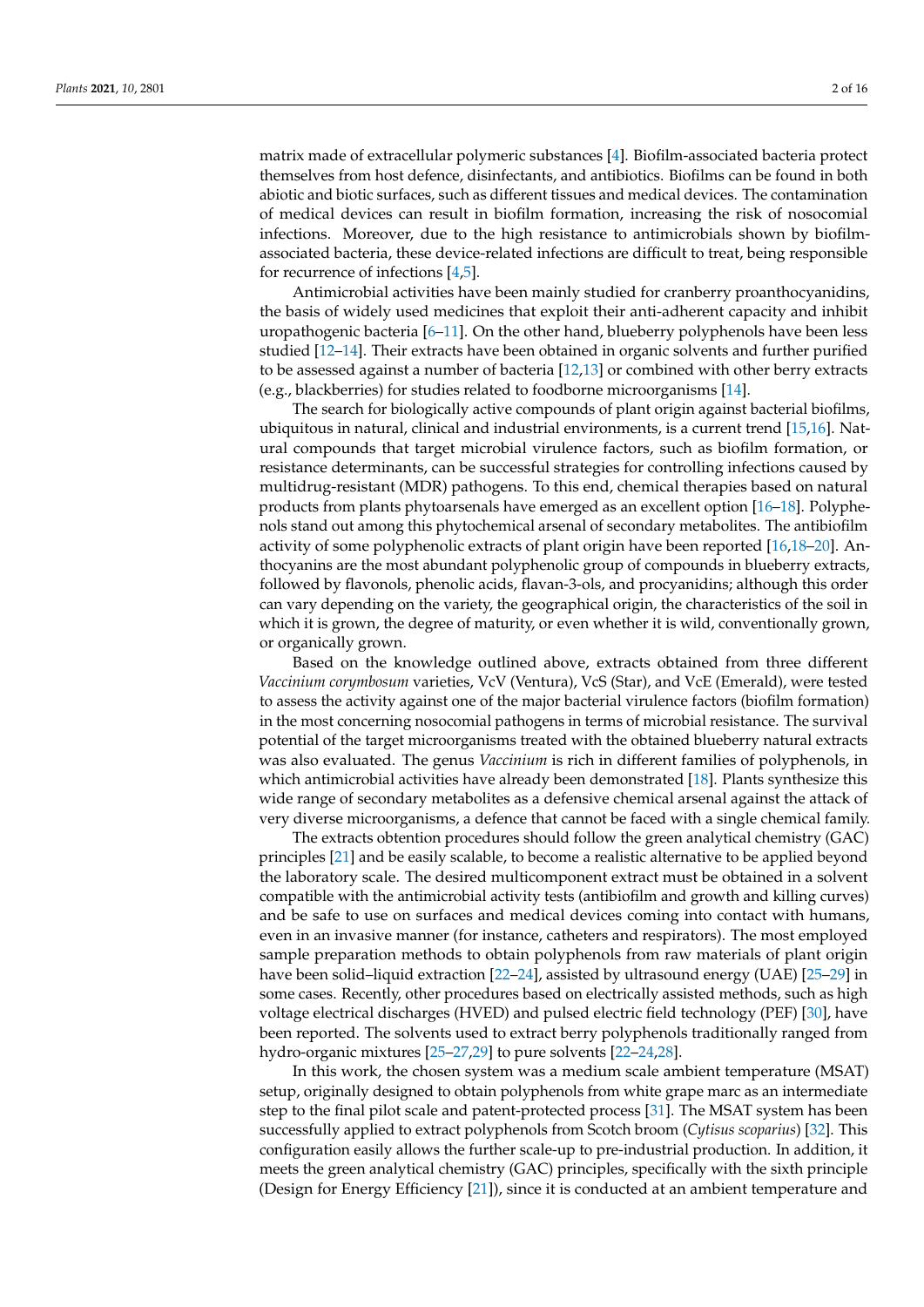pressure with a minimum energy consumption. The use of water enriched with mineral salts, which improves the extraction performance for plant phenolics and complies with the fifth principle of green chemistry (Safer Solvents and Auxiliaries [\[21\]](#page-14-8)), has been proposed.

Therefore, the obtained extract also meets the GAC requirements, its antibacterial activities can be directly assessed, and, at the same time, it can be directly used in products for the disinfection of surfaces and materials intended for use in human medicine. Moreover, it can be easily freeze dried if necessary. The MSAT extraction procedure has been applied not only to the premium commercial fruit, but also to surplus fruit from the production companies. The idea was to be able to process non-grading, rejected, or bulk fruits, which remains after the best, largest, or flawless ones have been chosen, i.e., they are "ugly fruit" from a commercial point of view, but ideal for the application proposed in this work. Residues from the agri-food industry that processes blueberries for juice, yogurt, and other derivatives can also be used as source material. This aspect complies with the seventh principle of green chemistry: Use of Renewable Feedstocks, which implicitly contemplates the reuse of rejects and by-products, in line also with the trend towards a circular economy that is and must be a growing trend in the agri-food sector [\[21\]](#page-14-8).

Therefore, the main goal of this work is the assessment of the antibacterial activities of the green extracts obtained from different *Vaccinium corymbosum* varieties, VcV, VcS, and VcE, employing a MSAT procedure. An extract at a pre-industrial scale, applying the patented extraction process for other agri-food processing by-products [\[31\]](#page-14-16), was also obtained. All of them were analytically characterized by liquid chromatography–tandem mass spectrometry (LC–MS/MS) to elucidate their polyphenolic profile, and their quantitative composition was compared.

# **2. Results**

#### *2.1. Analytical Characterization of MSATs Blueberry Extracts*

In a first approach, the total polyphenol content (TPC) of the extract was evaluated (see experimental procedure in Section [4.4.](#page-11-0)), which highlighted the content of the Ventura (VcV) blueberries (343  $\pm$  10 mg GAE L<sup>-1</sup>) compared to the Emerald (VcE) (128  $\pm$  5 mg GAE L<sup>-1</sup>) and Star (VcS) (163  $\pm$  12 mg GAE L<sup>-1</sup>) ones.

The individual polyphenols were analyzed by LC–MS/MS for the three extracts. Results are shown in Table [1.](#page-3-0) Compounds belonging to three families of non-flavonoid polyphenols and four families of flavonoids were detected, with the latter accounting for 92% to 97% in the three varieties studied. The low proportion of non-flavonoid polyphenols can, however, lead to misinterpreting the abundance of individual polyphenols, as chlorogenic acid is one of the most abundant compounds, particularly in the Ventura and Star varieties.

**Table 1.** Polyphenolic composition of saline blueberry extracts obtained by MSATs from three different commercial varieties.

|                                | Blueberry cultivar   | <b>VcV</b>                                  | <b>VcE</b>    | <b>VcS</b>    |
|--------------------------------|----------------------|---------------------------------------------|---------------|---------------|
| <b>Plant Polyphenols Group</b> | <b>Compound Name</b> | Concentration ( $\mu$ g g <sup>-1</sup> dw) |               |               |
| <b>Benzoic</b> acids           | Gallic acid          | $2.4 \pm 0.3$                               | $2.5 + 0.6$   | $1.9 \pm 0.5$ |
| Hydroxycinnamic acids          | Caffeic acid         | $2.6 \pm 0.5$                               | $2.5 + 0.4$   | $9.6 + 1.1$   |
|                                | Chlorogenic acid     | $708 + 22$                                  | $154 + 40$    | $781 + 72$    |
| Phenolic aldehydes             | Protocatechualdehyde | $2.8 \pm 0.2$                               | $1.6 \pm 0.3$ | $4.9 \pm 0.4$ |
| $\Sigma$ Non-Flavanoids        |                      | 716                                         | 161           | 797           |
| Flavan-3-ols                   | Catechin             | $2.7 + 0.9$                                 | $0.27 + 0.08$ | nd            |
|                                | Epicatechin          | $0.5 \pm 0.2$                               | nd            | $0.2 \pm 0.1$ |
|                                | Epicatechin-gallate  | $5.8 + 0.9$                                 | $4.6 + 2.0$   | $9.9 + 6.4$   |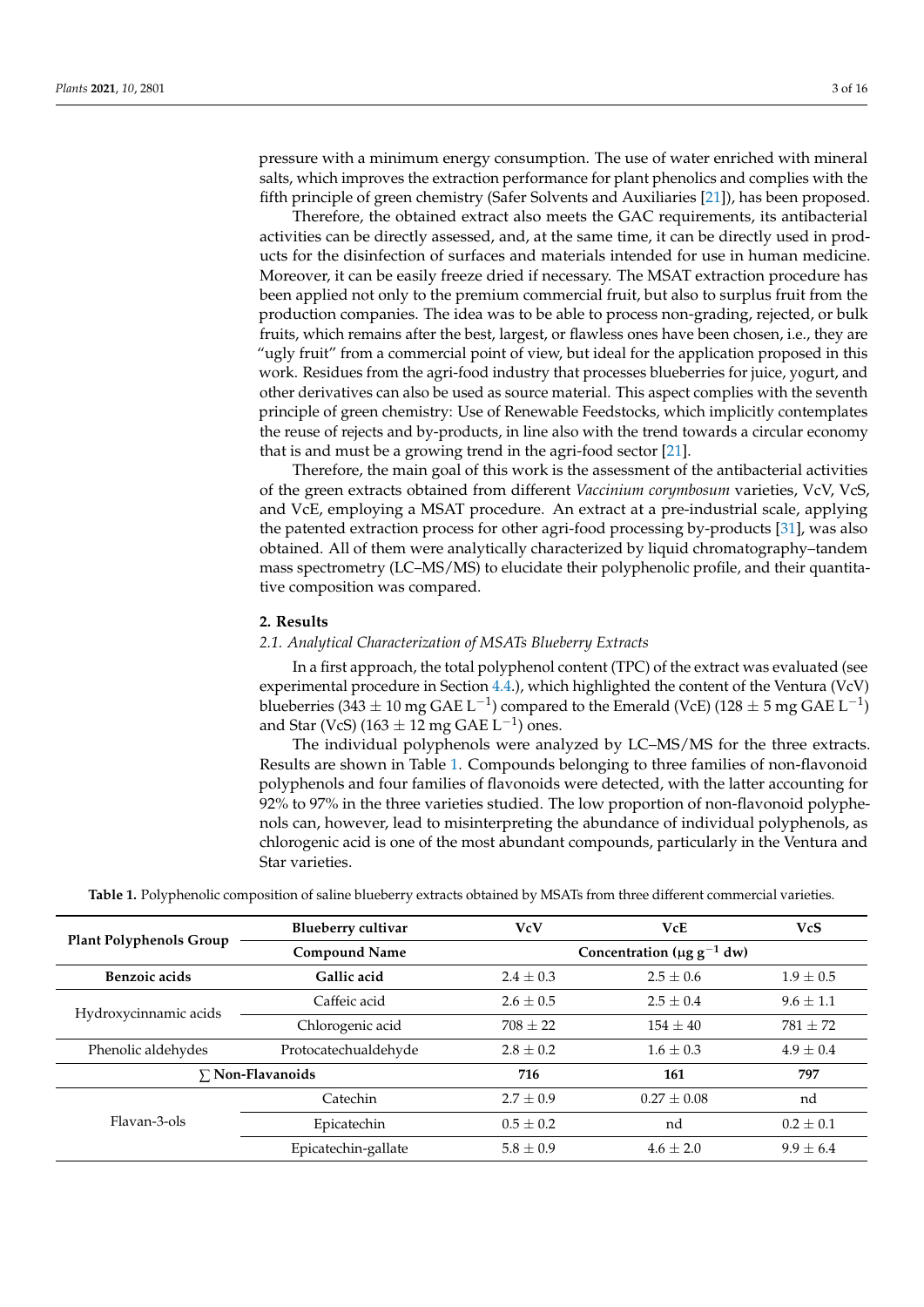<span id="page-3-0"></span>

|                                        | <b>Blueberry cultivar</b> | <b>VcV</b>                                  | <b>VcE</b>      | <b>VcS</b>      |
|----------------------------------------|---------------------------|---------------------------------------------|-----------------|-----------------|
| <b>Plant Polyphenols Group</b>         | <b>Compound Name</b>      | Concentration ( $\mu$ g g <sup>-1</sup> dw) |                 |                 |
| $\Sigma$ Flavan-3-ols                  |                           | 9                                           | 5               | 10              |
|                                        | Procyanidine A2           | $0.3 \pm 0.1$                               | $7.6 \pm 2.3$   | $0.5 \pm 0.2$   |
| Flavan-3-ols oligomeric<br>derivatives | Procyanidine B1           | $3.5 \pm 0.3$                               | $0.17 \pm 0.09$ | $0.20 \pm 0.03$ |
|                                        | Procyanidine B2           | $3.5 \pm 1.4$                               | $0.5 \pm 0.3$   | $0.5\pm0.2$     |
| $\Sigma$ Procyanidines                 |                           | 7.3                                         | 8.3             | 1.2             |
|                                        | Ouercetin                 | $760 \pm 61$                                | $336 \pm 49$    | $10.6 \pm 5.2$  |
| Flavonols                              | Isoquercetin              | $1300 \pm 146$                              | $348 \pm 40$    | $592 \pm 108$   |
|                                        | Rutin                     | $75 \pm 13$                                 | $7.7 + 1.4$     | $121 \pm 24$    |
| $\Sigma$ Flavonols                     |                           | 2135                                        | 692             | 724             |
|                                        | Delphinidin               | $153 \pm 24$                                | nd              | nd              |
|                                        | Cyanidin                  | $269 \pm 47$                                | $35 \pm 7$      | $84 \pm 5$      |
| Anthocyanidins <sup>1</sup>            | Petunidin                 | $812 \pm 24$                                | $18.5 \pm 2.4$  | $122 \pm 34$    |
|                                        | Peonidin                  | $121 \pm 33$                                | $17\pm5$        | $114 \pm 11$    |
|                                        | Malvidin                  | $2895 \pm 861$                              | $339 \pm 36$    | $2113 \pm 251$  |
| Anthocyanins                           | Petunidin-3-O-glucoside   | $18,485 \pm 468$                            | $3134 \pm 283$  | $6167 \pm 363$  |
| $\Sigma$ Anthocyani(di)ns              |                           | 22,735                                      | 3544            | 8599            |
| $\Sigma$ Flavanoids                    |                           | 24,886                                      | 4248            | 9334            |
| $\Sigma$ Bioactive Polyphenols         |                           | 25,602                                      | 4409            | 10,133          |

**Table 1.** *Cont.*

 $1$  Concentrations determined by the alkaline hydrolysis of the extract to free anthocyanins from their corresponding sugar derivatives.

Additionally, the pulp and peel of the variety that presented the highest polyphenols concentration, VcV, were also extracted by MSATs and the TPC was evaluated, to increase the knowhow on feedstock for the eventual availability of such blueberry processing wastes. As can be expected, the peel of the blueberry (454  $\pm$  75 mg GAE L<sup>-1</sup>) presented higher TPC than the pulp (124  $\pm$  16 mg GAE L<sup>-1</sup>), considering that more than 95% of the total anthocyanins are found precisely in the peel; however, the pulp still preserves a significant amount of polyphenols.

# *2.2. Antibacterial Activities of Blueberry Extracts*

# 2.2.1. Antimicrobial Effect

The inhibitory and bactericidal activity of the three saline blueberry extracts, VcV, VcS, and VcE, were analyzed on seven bacterial strains that are considered the most concerning pathogenic species in terms of antibiotic resistance by the World Health Organization (WHO) [\[2\]](#page-13-5). In a first step, the bactericidal effect of the three phenolic extracts was tested against an epidemic clone of carbapenem-resistant *K. pneumoniae*. The results are depicted in Figure [1.](#page-4-0)

As it is shown in Figure [1,](#page-4-0) the time-killing curve analysis revealed that only the VcV extract induced a bactericidal effect in *K. pneumoniae* as the bacterial population decreased 3 log10, when incubated in the presence of the VcV (bioactive polyphenols: 104.9  $\mu$ g mL<sup>-1</sup>) extract over 24 h (Figure [1A](#page-4-0)). However, when the pathogen *K. pneumoniae* was treated with VcS (bioactive polyphenols:  $40.6 \mu g$  mL<sup>-1</sup>) or VcE (bioactive polyphenols:  $40.3 \mu g$  mL<sup>-1</sup>) extracts, the effect was bacteriostatic, as the reduction in the bacterial population was not enough to be considered a bactericidal activity (Figure [1B](#page-4-0),C). Since the best activity was achieved by the VcV extract, its efficacy against six other concerning multidrug-resistant pathogens were analyzed. Figure [2](#page-5-0) summarizes the obtained results from the bacterial growth inhibitory analysis.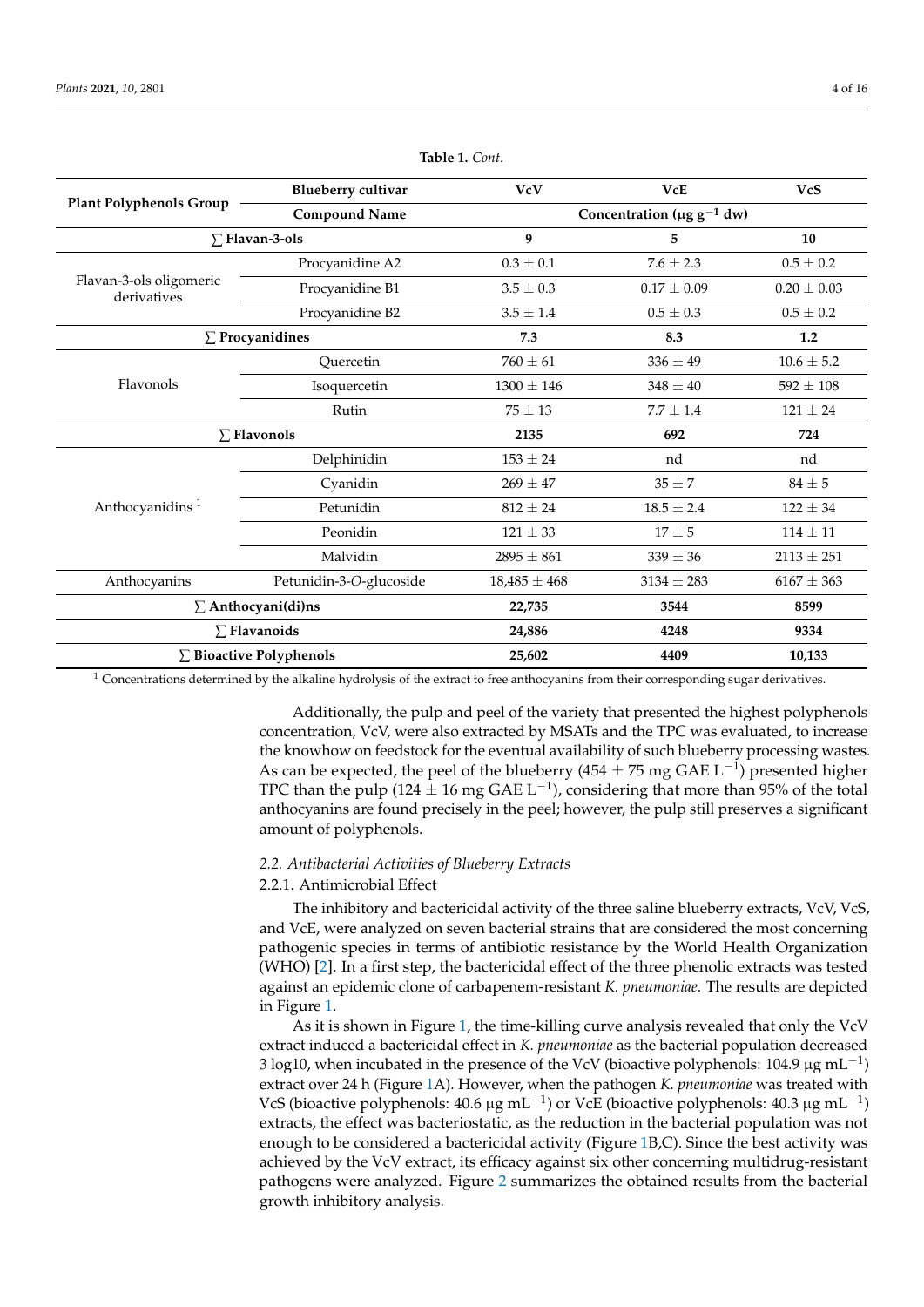# 2.2.2. Antibiofilm Effect

The effect of the three phenolic extracts on the biofilm produced by *K. pneumoniae* was also investigated. The results are shown in Figure [3.](#page-5-1) A crystal violet assay was used to quantify the biofilm production and it revealed that all extracts (VcV, VcE, and VcS) significantly reduced the biofilm formation (*p* < 0.0001) in *K. pneumoniae* (Figure [3a](#page-5-1)). Significant differences among the different extracts in terms of efficacy were not detected.

<span id="page-4-0"></span>

**Figure 1.** Time-killing curve analysis: (**A**) VcV (104.9 µg mL−<sup>1</sup> of bioactive polyphenols); (**B**) VcS (40.6 µg mL−<sup>1</sup> of bioactive polyphenols); and (**C**) VcE (40.3 µg mL−<sup>1</sup> of bioactive polyphenols). MH: control group (absence of extract). The data corresponds to the median of three biological replicates.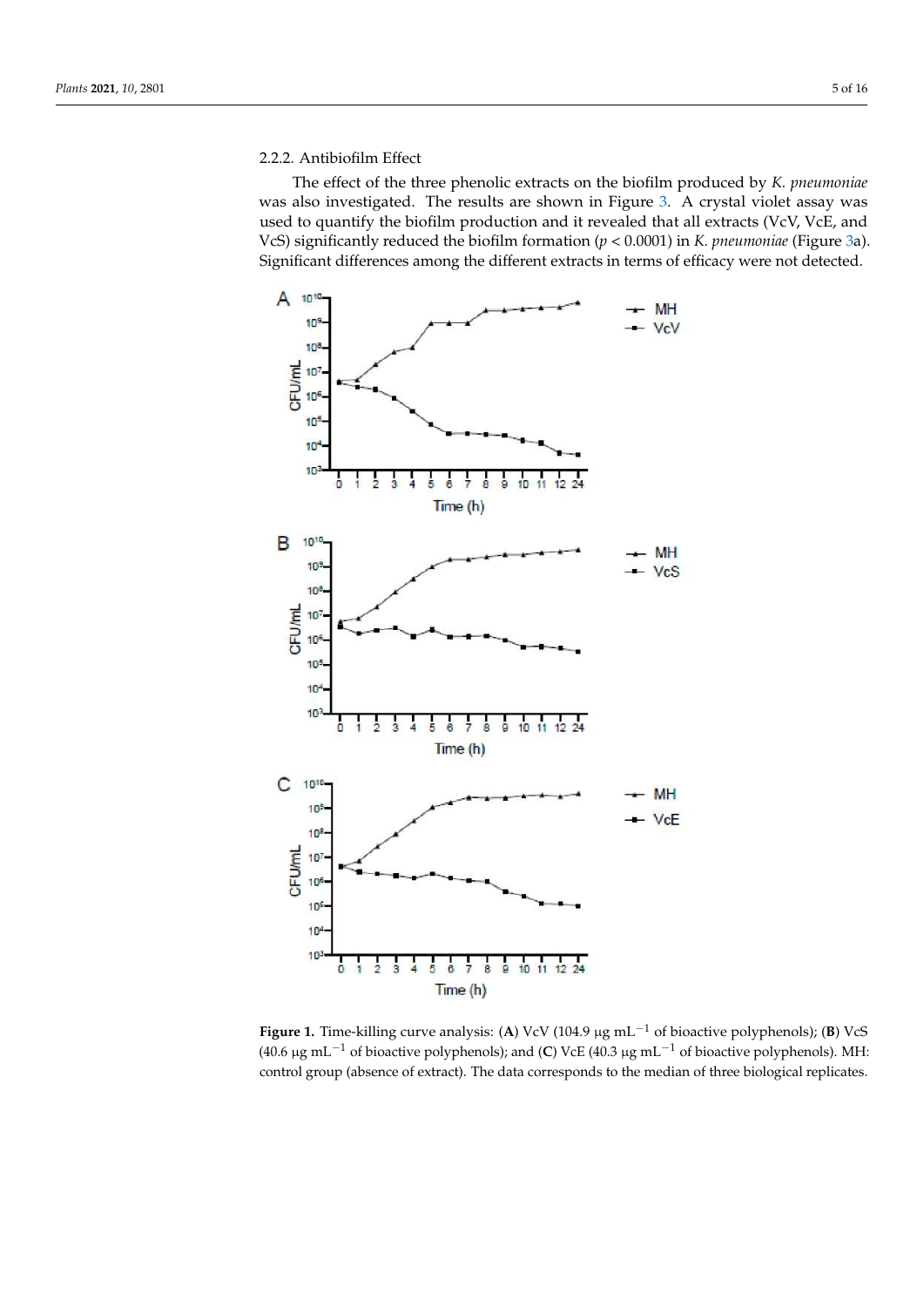<span id="page-5-0"></span>

**Figure 2.** Growth curves of the bacterial strains indicated in the presence of the blueberry extract VcV (104.9 µg mL−<sup>1</sup> ). MH: control group (absence of extract). The data corresponds to the mean of the three biological replicates.

<span id="page-5-1"></span>

**Figure 3.** Quantification of biofilm formation by crystal violet staining: (**a**) *K. pneumoniae* clinical strain is denoted as statistically significant and (**b**) other bacterial strains. MH: absence of blueberry extract, presence of VcV (26.2 μg mL<sup>-1</sup>), VcS (10.2 μg mL<sup>-1</sup>), and VcE (10.1 μg mL<sup>-1</sup>). Six independent biological replicates were analyzed. The statistical significance between the VcV group and the respective MH control is indicated (\*  $p \le 0.05$ , \*\*  $p \le 0.01$ , \*\*\*  $p \le 0.001$ , \*\*\*\*  $p < 0.0001$ ).

Considering that the VcV extract contains a higher amount of bioactive polyphenols, its antibiofilm activity was tested in the same MDR pathogens previously selected for the bactericidal assays. Figure [3b](#page-5-1) shows that the VcV extracts remarkably inhibit the biofilm formation in all the clinical strains tested. It has been also observed that the VcV extract (bioactive polyphenols: 26.2 µg mL<sup>-1</sup>) inhibited the biofilm formation differently, depending on the bacterial species. The greatest effect was found in *K. pneumoniae*, in which the biofilm produced was reduced by 97.47%. In *S. aureus* this reduction was 95.1%,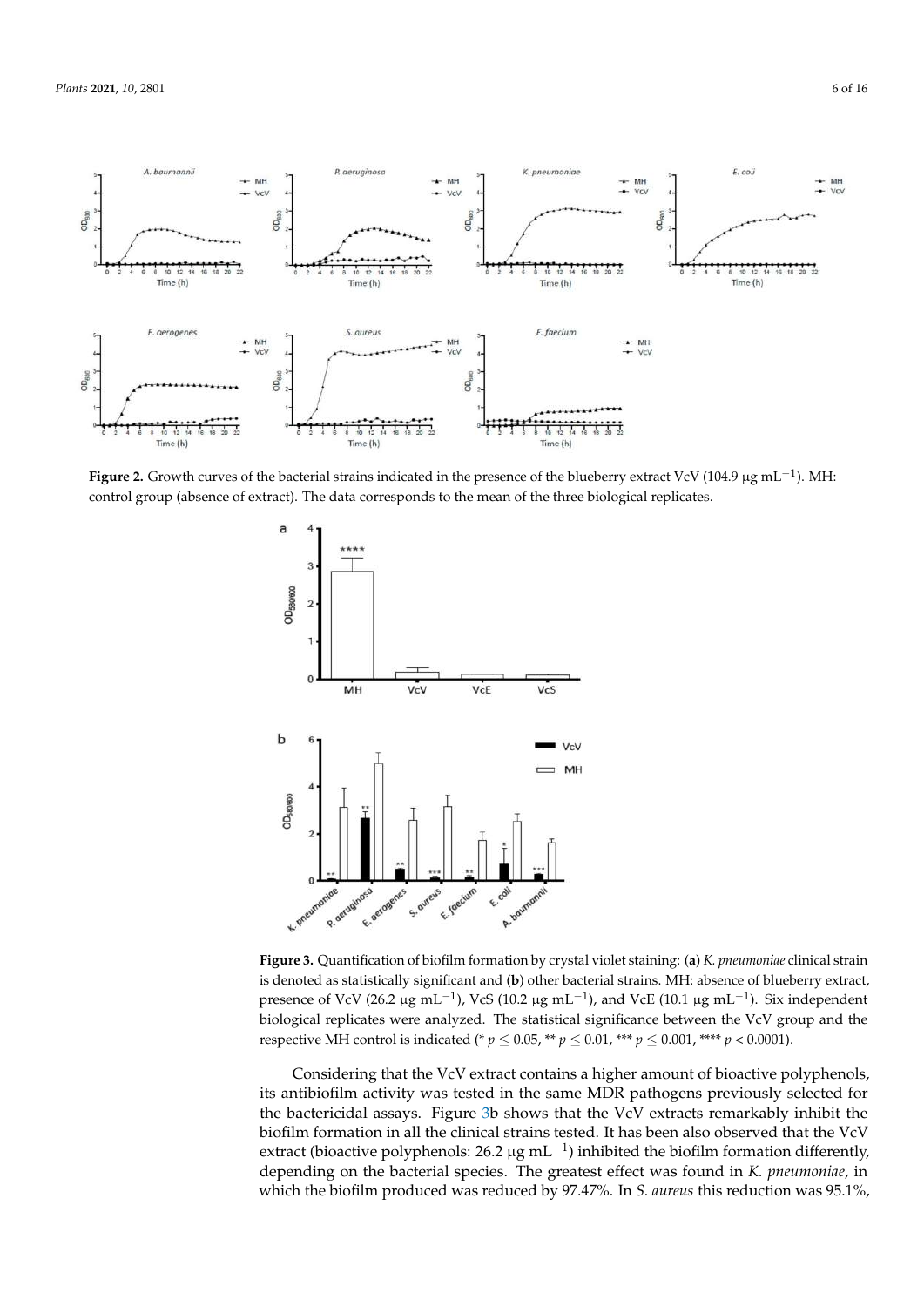followed by *E. faecium* with 90.16%, and *A. baumannii*, *E. aerogenes*, *E. coli*, and *P. aeruginosa* with 82.45%, 81.36%, 71.64%, and 46.42%, respectively (Figure [3b](#page-5-1)).

### *2.3. Analytical Characterization of Pilot-Scale Blueberry Extracts*

Once it was demonstrated that the blueberry extracts obtained by MSATs have a polyphenolic profile that enables them to be used as an antibiofilm and a disinfectant (bacteriostatic and bactericide activities), its production on a pilot scale was proposed as a proof-of-concept demonstration. A total of 7 L of saline extract were obtained from 5 kg of bulk blueberries of the Bluecrop variety (VcB). The selection of the variety was conditioned by the availability of blueberries in bulk, once it was proven that the extracts of all the varieties previously tested presented good antibacterial behavior. It must be taken into account that extraction on an industrial scale is considered, either by taking advantage of the byproducts from the blueberry processing industry, or as an alternative way of managing whole fruits that do not have a "premium" quality; that is why a raw material with these characteristics was acquired, seeking to give it an added value.

The obtained pilot-scale blueberry extract presented a red color, somehow between burgundy and carmine, with a maximum absorbance in the wavelength range of 510–525 nm, but also with significant absorbance of around 400 nm and 750 nm. Its chemical characterization was performed, giving a TPC value of  $1455 \pm 288$  mg GAE L<sup>-1</sup>. Individual polyphenolic quantification and the obtained chromatograms are depicted in Table [2](#page-7-0) and Figure [4,](#page-7-1) respectively. Its composition was compared with a blueberry extract obtained by MSATs with the same raw material (VcB) (TPC =  $512 \pm 12$  mg GAE L<sup>-1</sup>). The phenolic composition is also shown in Table [2.](#page-7-0) Qualitatively, the differential characteristics of the VcB variety are the presence of protocatechuic acid, procyanidin C1 (in a very significant amount), and myricetin, and the absence of epicatechin-gallate.

|                                     | <b>Compound Name</b>                                                     | <b>MSATs</b>                                               | <b>Pilot Scale</b>                                           |
|-------------------------------------|--------------------------------------------------------------------------|------------------------------------------------------------|--------------------------------------------------------------|
| <b>Plant Polyphenols Group</b>      |                                                                          | Concentration (µg $g^{-1}$ dw)                             |                                                              |
|                                     | Gallic acid                                                              | $2.6 \pm 0.2$                                              | $3.96 \pm 0.07$                                              |
| Benzoic acids                       | Protocatechuic acid                                                      | $0.61 \pm 0.08$                                            | $2.8 \pm 0.4$                                                |
| Hydroxycinnamic acids               | Caffeic acid<br>Chlorogenic acid                                         | $4.45 \pm 0.09$<br>$475 \pm 4$                             | $5.2 \pm 0.1$<br>$978 \pm 3$                                 |
| Phenolic aldehydes                  | Protocatechualdehyde                                                     | $1.3 \pm 0.2$                                              | $1.0 \pm 0.2$                                                |
| $\Sigma$ Non-Flavanoids             |                                                                          | 484                                                        | 991                                                          |
| Flavan-3-ols                        | Catechin<br>Epicatechin                                                  | $7.47 + 0.06$<br>$1.7 \pm 0.3$                             | $30 \pm 5$<br>$7\pm2$                                        |
| $\Sigma$ Flavan-3-ols               |                                                                          | 9                                                          | 37                                                           |
| Flavan-3-ols oligomeric derivatives | Procyanidine A2<br>Procyanidine B1<br>Procyanidine B2<br>Procyanidine C1 | $20.8 \pm 0.5$<br>$18.6 \pm 0.1$<br>$302 \pm 43$           | $0.513 \pm 0.03$<br>$50 \pm 2$<br>$42 \pm 4$<br>$316 \pm 39$ |
| $\Sigma$ Procyanidines              |                                                                          | 341                                                        | 408                                                          |
| Flavonols                           | Quercetin<br>Isoquercetin<br>Rutin<br>Myricetin                          | $17 \pm 1$<br>$791 \pm 25$<br>$128 \pm 4$<br>$8.9 \pm 1.6$ | $27 \pm 4$<br>$846 \pm 31$<br>$130 \pm 1$<br>$19 \pm 4$      |
| $\Sigma$ Flavonols                  |                                                                          | 945                                                        | 1022                                                         |

**Table 2.** Polyphenolic content of the saline blueberry extract (VcB) obtained by MSATs and at a pilot scale.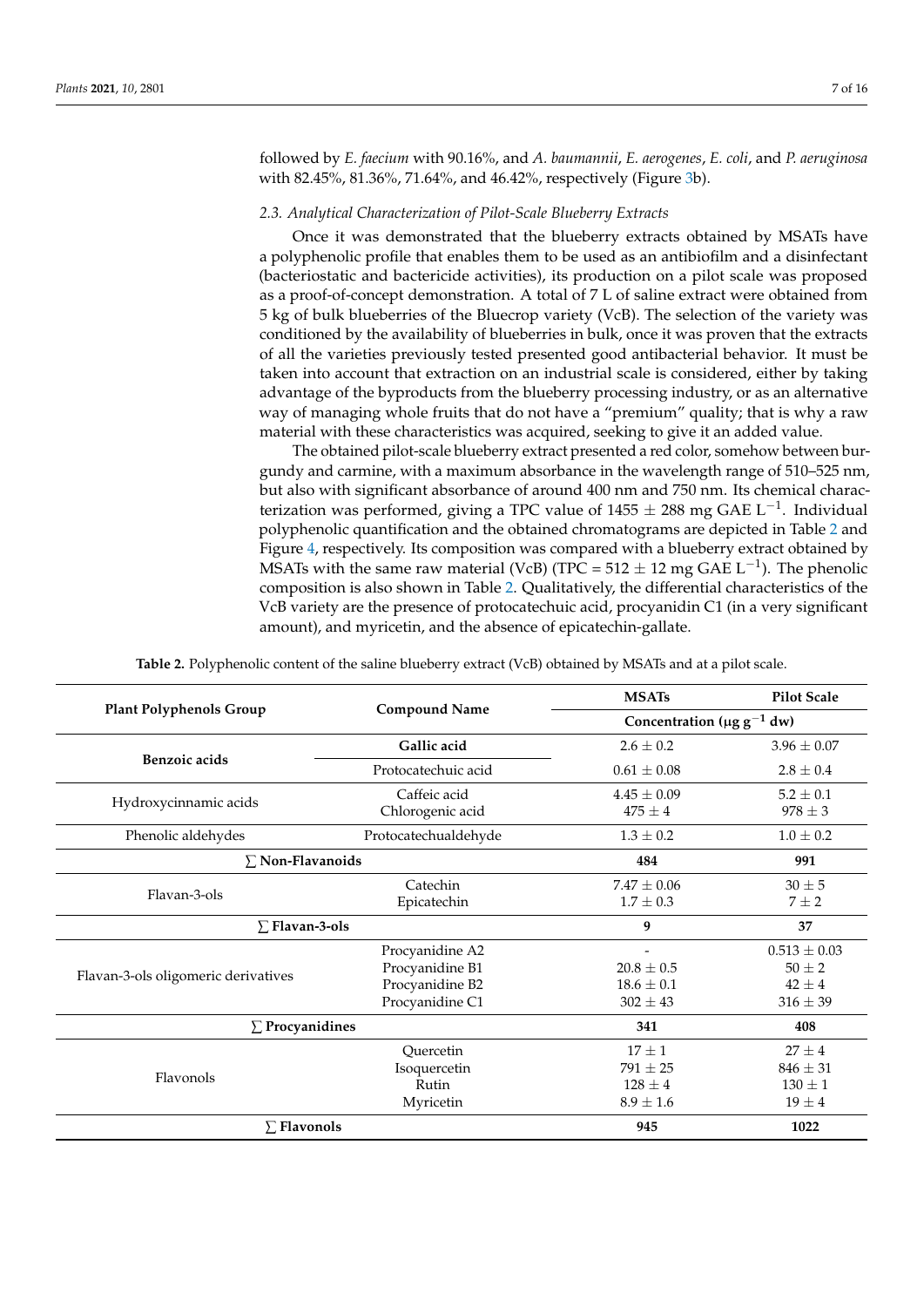<span id="page-7-0"></span>

|                                | <b>Compound Name</b>    | <b>MSATs</b>                                | <b>Pilot Scale</b> |
|--------------------------------|-------------------------|---------------------------------------------|--------------------|
| <b>Plant Polyphenols Group</b> |                         | Concentration ( $\mu$ g g <sup>-1</sup> dw) |                    |
|                                | Delphinidin             | $150 \pm 17$                                | $1983 \pm 87$      |
|                                | Cyanidin                | $75 \pm 13$                                 | $248 \pm 10$       |
| Anthocyanidins <sup>1</sup>    | Petunidin               | $149 + 29$                                  | $1239 \pm 16$      |
|                                | Peonidin                | $17 + 4$                                    | $60 \pm 4$         |
|                                | Malvidin                | $1220 \pm 67$                               | $7182 \pm 68$      |
| Anthocyanins                   | Petunidin-3-O-glucoside | $3565 \pm 35$                               | $7664 \pm 155$     |
| $\Sigma$ Anthocyani(di)ns      |                         | 5176                                        | 18,376             |
| $\Sigma$ Flavanoids            |                         | 6471                                        | 19,843             |
| $\Sigma$ Bioactive Polyphenols |                         | 6955                                        | 20,834             |

**Table 2.** *Cont.*

<span id="page-7-1"></span> $1$  Concentrations determined by alkaline hydrolysis of the extract to free the anthocyanins from their corresponding sugar derivatives.



**Figure 4.** LC–MS/MS extracted chromatograms (see specific MS/MS transitions in Table S1) for the proof-of-concept VcB extract obtained at a pilot scale: (**a**) non-flavanoids, flavan-3-ols, procyanidins, flavonols, and anthocyanins; and (**b**) free anthocyanidins released by the alkaline hydrolysis of the extract (see concentrations in Table [2\)](#page-7-0).

### **3. Discussion**

A countless number of publications about the antimicrobial activity of phytochemicals, in general, and polyphenols in particular, are reported [\[16,](#page-14-5)[33](#page-15-0)[–35\]](#page-15-1). The relations between such activity and specific chemical families, or even individual chemical compounds, have been described therein, including structure–activity relationships [\[16](#page-14-5)[,34\]](#page-15-2). In the particular case of berry extracts, the antibacterial activity has been mainly attributed to proanthocyanidins and anthocyanins, but also important effects of flavan-3-ols, flavonols, and phenolic acids have been attributed [\[33\]](#page-15-0). The starting hypothesis is that there is a direct relationship between the antimicrobial activity of the extract and its polyphenolic composition. There are also studies reinforcing this argument, that individual phytochemicals do not work as effectively as heterogeneous extracts [\[35\]](#page-15-1).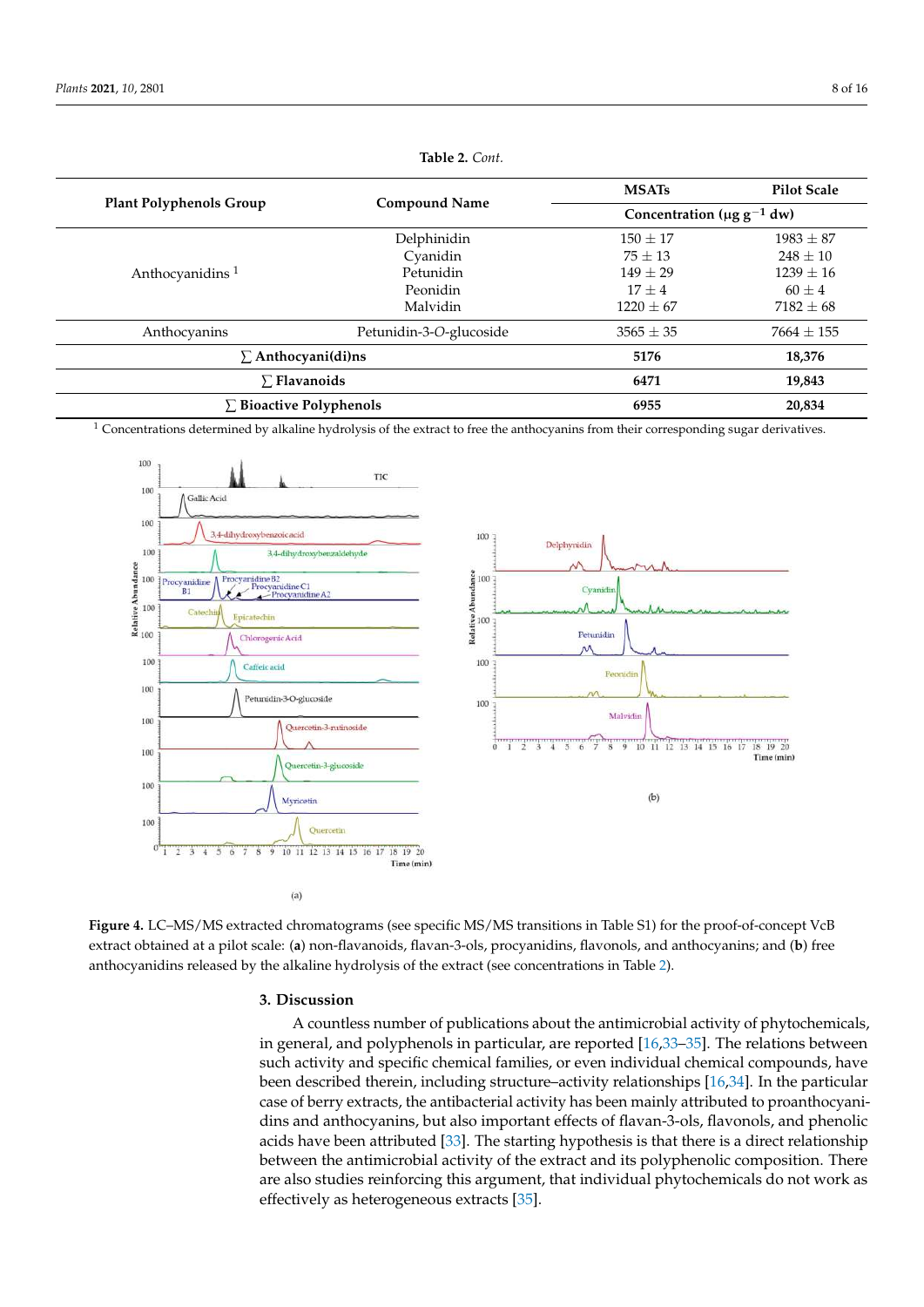The comparative analysis of the polyphenolic composition of the obtained *V. corymbosum* extracts with those reported in the literature is complicated, as this composition depends on many factors related to the cultivar itself and to the extraction method, especially linked to the extraction solvent. Since, in this work, no organic solvent is used that can imply a low extraction efficiency for some of the less polar polyphenols, the representative compounds of all the polyphenolic families of blueberries have been obtained in enough quantity to achieve a potent bioactive extract, with the additional advantage of direct application for the control of target pathogens without toxicity restrictions.

The distribution of the different flavonoid families in the analyzed cultivars indicates a clear predominance of anthocyani(di)ns, with a similar proportion in the VcV and VcS varieties compared to the VcE variety. However, the concentration is much higher in the VcV variety, being 2.5 times that of VcS and more than 6 times that of VcE. Flavonols are the second most abundant group of flavonoids, although an order of magnitude lower than the anthocyanin family. The Ventura variety triples the quantity of the other two, which show equivalent contents. The concentration range of procyanidins varies between cutivars, being B1 and B2 more abundant in Ventura, and A2 in the Emerald cultivar. These results are in concordance with those reporting similar amounts of total procyanidins in the blueberries of other varieties, with higher values determined in cultivated varieties than in the wild ones [\[25\]](#page-14-11). The levels of flavan-3-ols were similar for VcV and VcS, duplicating those of the VcE variety. The total content of bioactive polyphenols determined by LC–MS/MS is much higher in VcV, followed by VcS, and then by VcE. However, from a qualitative point of view, the profile of the three liquid extracts is equivalent.

Analyzing the individual concentrations of the polyphenols detected, petunidin-3-O-glucoside stands out; it was by far the most abundant compound detected in the extracts, although the quantities differed greatly between the three varieties. The Ventura variety presented the highest total load of anthocyanidins, followed by VcS and VcE. Malvidin was the major anthocyanidin in all the cultivars studied, followed by the flavonols quercetine and isoquercetine, highlighting its content, once again, in the VcV variety. Finally, chlorogenic acid was the main non-flavonoid polyphenol, showing equivalent quantities in the three studied varieties.

All the tested extracts showed a clear antimicrobial effect, which suggests that the qualitative profile of an extract plays a key role in its antimicrobial behavior. Moreover, a relationship between the concentration of bioactive polyphenols in the extract and its efficacy as antimicrobial was found. The VcV extract, which contained the highest amount of bioactive polyphenols, was the most active. Extensive research has demonstrated the antimicrobial properties of many berry extracts, attributing their inhibitory effect to the high content of phenolic constituents [\[12–](#page-14-1)[14\]](#page-14-2). Thus, the efficacy of the extract is associated to the polyphenolic content, which can substantially vary depending on the extraction method, the solvent, or the growth conditions. However, most of the efforts were focused on investigating the antimicrobial effect against foodborne- and urinary tract infectionrelated pathogens [\[12,](#page-14-1)[36\]](#page-15-3). The growth inhibitory effect of the VcV extract was observed in all the pathogens tested. Despite the slight differences in the growth patterns shown by the different bacterial strains, none of them were able to grow in the presence of the blueberry extract. The VcV extract inhibited the growth of all of them, despite being different species and having a different mechanism of resistance. This can be explained by the fact that the inhibitory effects of most polyphenols are concentration-dependent [\[12](#page-14-1)[,13,](#page-14-3)[33\]](#page-15-0), but also because polyphenols themselves have multiple mechanisms of action, which explains the bacteriostatic or bactericidal effects observed against a wide array of bacteria [\[16\]](#page-14-5).

Therefore, the obtained results of this work are in concordance with those previously reported. If the concentration is high enough (e.g., over 100  $\mu$ g mL<sup>-1</sup>), the blueberry extract is active against the seven concerning multidrug-resistant pathogens tested. Moreover, the mechanism of action of these berry extracts is apparently able to overcome the classical mechanism of resistance, as they are effective against both susceptible and multidrugresistant strains. Although, the vast majority of polyphenolic-rich extracts have minimum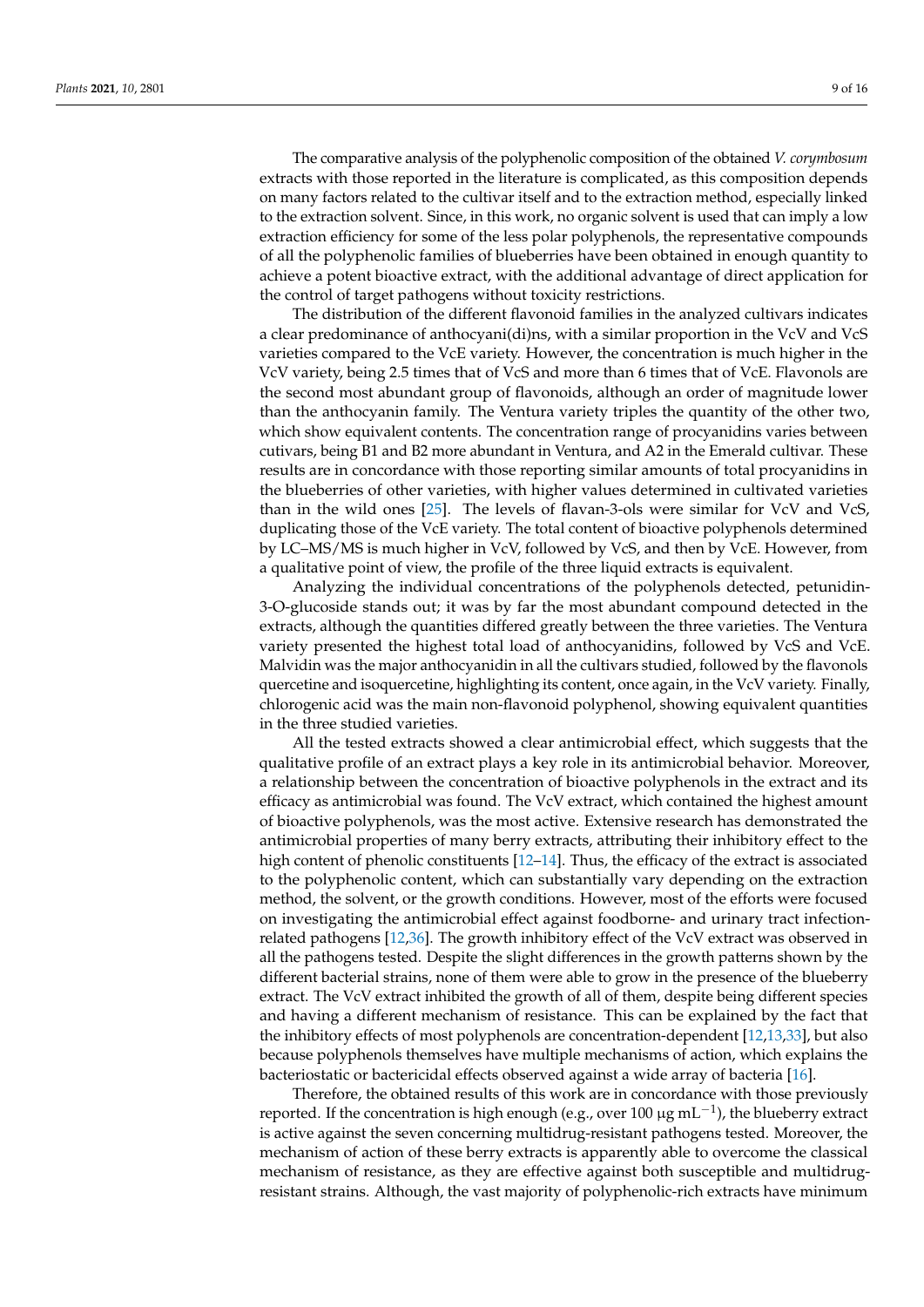inhibitory concentrations (MICs) that are higher than antibiotics and their use as antimicrobial in monotherapy is not appropriate; the combined therapy with antibiotics can not only improve their efficacy, but can also reduce the emergence of antibiotic resistance. N. Sila et al. [\[16\]](#page-14-5) published an in-depth study on plant-derived natural products inhibiting biofilm formation. Many of the polyphenols found in the composition of the blueberry extracts obtained in the present work are related to the inhibition of biofilm formation in certain bacterial species. Different phytochemicals showed antibiofilm activities against the corresponding bacteria: *Pseudomonas aeruginosa* (catechin, epigallocatechin, quercetin, gallic acid, and chlorogenic acid); *Klebsiella* pneumonia (malvidine); *Escherichia coli* (quercetin, rutin, myricetin, and gallic acid); *Staphylococcus aureus* (quercetin, myricetin, gallic acid, protocatechuic acid, caffeic acid, and chlorogenic acid). Furthermore, chlorogenic acid also acts against biofilms formed by the bacteria of the genera *Acinetobacter* and *Enterobacter*. Some of these studies [\[16\]](#page-14-5) are based on the activity of individual chemical compounds, while others refer to the multicomponent extracts of natural origin, such as those obtained in this study. In certain cases, evidence that individual polyphenols of a synthetic origin has little to no antibacterial activity, while how the synergy between polyphenols making up natural extracts triggers their antimicrobial potential has been shown [\[19\]](#page-14-18). The synergy between all the secondary metabolites synthesized by a plant makes the extracts of natural origin a powerful broad-spectrum antimicrobial agent. For this reason, the blueberry saline extracts studied are effective against all nosocomial pathogens tested, making them a potential product for direct use in the disinfection of biotic and abiotic surfaces. The bacteria in the biofilm form contribute to the persistent infections associated with implanted medical devices and, although indwelling medical devices are often primarily colonized by single bacterial species, after a short time, a multispecies consortium quickly develops [\[16\]](#page-14-5). Thus, the best strategy involves a multi-component extract that is active against multiple biofilm-forming bacterial species.

Considering its application as a disinfectant product on biotic and abiotic surfaces, this approach can avoid the need of combining the extract with synthetic antibiotics, reducing their indiscriminate use, thus reducing the impact of MDR bacteria. The presence of different polyphenols in the multicomponent extract probably leads to the combination of different mechanisms of action acting on different virulence factors, such as the capacity of the flavonols to penetrate cell phospholipid membranes due to their hydrophobicity [\[37\]](#page-15-4), or the destabilization and permeabilization of the cell membrane, inhibition of extracellular microbial enzymes, and other mechanisms attached to proanthocyanidins [\[38\]](#page-15-5) and to some non-flavonoids, such as chlorogenic acid [\[39\]](#page-15-6).

Interestingly, the scaling up of the extraction process increases the bioactive polyphenols content up to three times. This effect was already observed for white grape marc [\[31\]](#page-14-16), and can be attributed to the fact that the amount of starting material is also much higher. The plant phenolics most affected by this increment were anthocyani(di)ns. Flavan-3-ols also increased, but their content remained relatively small in the final extract, compared to the other families. The contents of procyanidins and flavonols were about the same, in general terms. The increase in non-flavonoids was almost entirely due to chlorogenic acid.

Therefore, from the above results, it has been demonstrated that the obtained proof-ofconcept extract presents antibiofilm, growth inhibitory effect, and bacteriostatic activity against the nosocomial pathogens assessed. It is also expected to show effective bactericidal activity, as its bioactive polyphenols content is close to that of VcV, more than double that of the VcS, and more than four times that of VcE. It has been proven that an active extract rich in polyphenols can be obtained from bulk blueberries, using a technology that operates in mild conditions, at room temperature and atmospheric pressure, and in a saline medium compatible with the direct treatment of biotic or abiotic surfaces.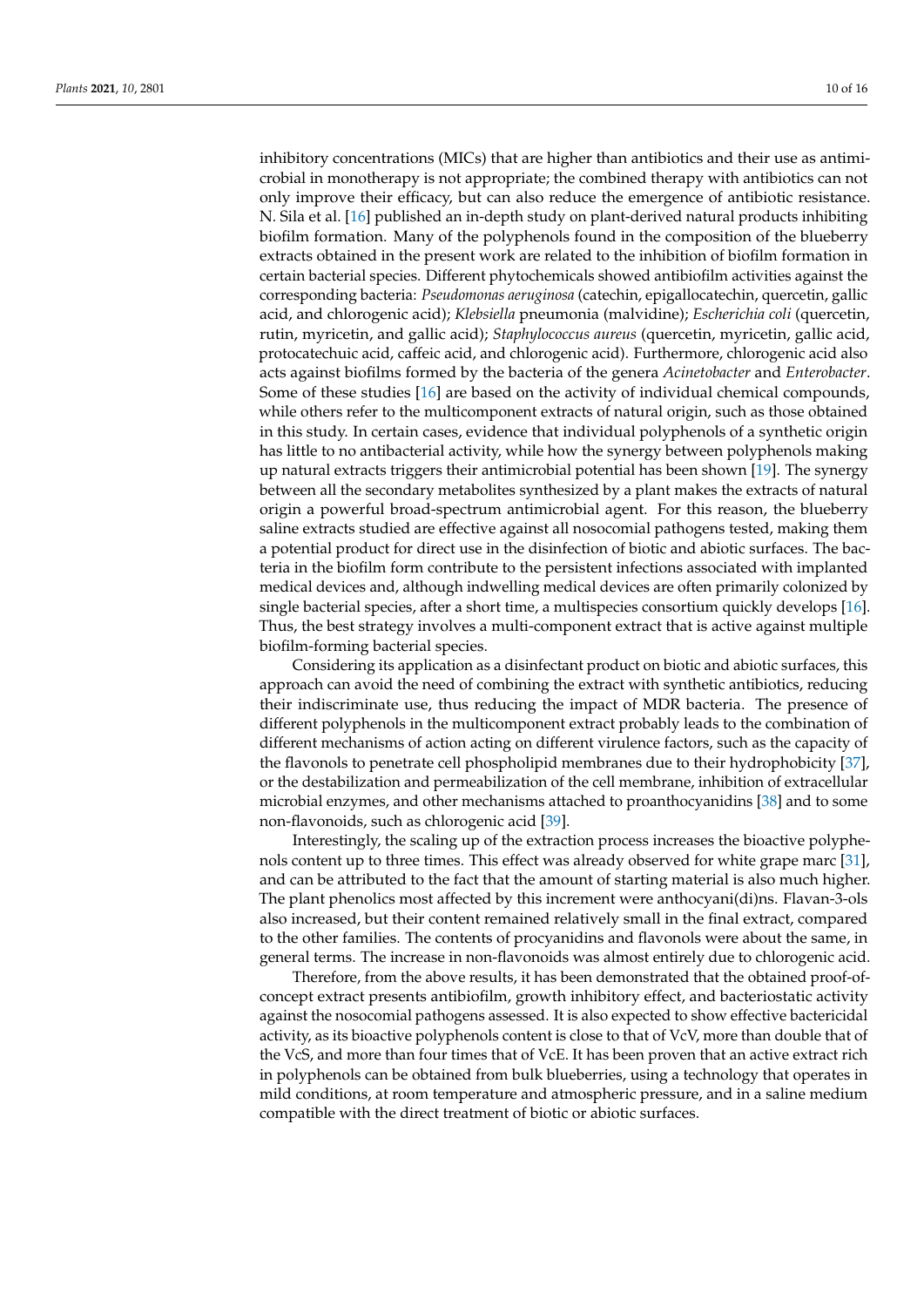# **4. Materials and Methods**

# *4.1. Reagents, Solvents, and Materials*

The target polyphenols, their identification CAS numbers, suppliers, retention times, and MS/MS transitions are summarized in Table S1.

Washed sea sand (200–300  $\mu$ m), glass wool, and anhydrous sodium sulphate (Na<sub>2</sub>SO<sub>4</sub>) were obtained from Scharlau (Barcelona, Spain). The extraction solvent used was distilled water (Millipore, Bedford, MA, USA) with dissolved salts. Methanol and water (MS grade) were provided by Scharlau, and formic acid (98–100%) by Merck (Darmstadt, Germany). The gallic acid and Folin–Ciocalteu phenol reagent were obtained from Sigma-Aldrich (Steinheim, Germany).

Individual standard stock solutions (1000–10,000 µg mL $^{-1}$ ) were prepared in methanol. Working solutions were weekly prepared by dilution in water. Stock and working solutions were stored in a freezer at −20 °C and protected from light. All solvents and reagents were of analytical grade.

External calibration was used for the quantification of polyphenols. Linearity was evaluated in a wide range of concentrations from 0.01–10 µg mL $^{-1}$  (8 levels and 3 replicates per level) for polyphenols and between 1-50  $\mu$ g mL<sup>-1</sup> (6 replicates and 3 replicates per level) for anthocyanins, employing standard solutions prepared in water:methanol (95:5  $v/v$ ). The obtained coefficients of determination  $(R^2)$  were, in all cases, higher than 0.9900. The instrumental detection limits (IDLs) were calculated as the compound concentration giving a signal-to-noise ratio of 3  $(S/N = 3)$ , since none of the target compounds were detected in the mobile phase and solvent blanks. The obtained IDLs for the compounds quantified in the blueberry extracts are shown in Table S2.

#### *4.2. Samples and Sample Pre-Treatment*

Three different high-bush cultivars of blueberries (*Vaccinium corymbosum* from the *Ericaceae* family) were used in this study for medium-scale extractions and will be referred to as VcV (Ventura), VcS (Star), and VcE (Emerald). All of them, properly labeled with their genus and species, were purchased fresh from local fruit shops (Santiago de Compostela, Spain), and immediately frozen. The different varieties of blueberries have different cold requirements and different phenological characteristics. The cultivars tested in this study were all low chill, with berry sizes that were medium (VcS), large (VcV), and very large (VcE). The pilot scale proof-of-concept experiment was carried out with blueberries from a bulk of the Bluecrop cultivar (VcB), the industry's most widely planted variety and the one recommended to be processed.

Frozen samples were crushed before each extraction. This allowed the amount of polyphenols obtained in each extraction to be maximized, enriching the extracts and increasing their added value. In the crushing stage, the meticulous crushing of the skin was key to efficiently extracting all the anthocyanins. For the independent experiments on peel and pulp, these were manually separated.

The water content of each raw material was calculated by the classical method of bringing a known quantity of sample to a constant weight in an oven at 105  $^{\circ}$ C. the percentages of humidity were 84.6% (VcV), 86.3% (VcE), 90.7% (VcS), and 90.1% (VcB).

#### *4.3. Extraction Systems at Medium and Pilot Scale*

Blueberry extracts were first obtained at medium scale, ambient temperature, and atmospheric pressure by a system consisting in an adapted tubular glass column (20 cm height  $\times$  5 cm diameter) containing layers of glass wool and sand at both ends, acting as an in-situ clean-up filter (the bottom one) and as an extraction solvent diffuser (the upper one) [\[32\]](#page-14-17). A total of 20 g of raw material was extracted to obtain ready-to-use extract volumes over 100 mL. The frozen blueberries were dispersed with sand and the drying agent Na<sub>2</sub>SO<sub>4</sub> (ratio 1:2:2  $w/w$ ), by grounding in a glass mortar until a homogeneous mixture was obtained. Then, it was loaded onto the column, and the elution solvent (saline water, SW) was poured. The elution solvent is an isotonic aqueous solution formulated in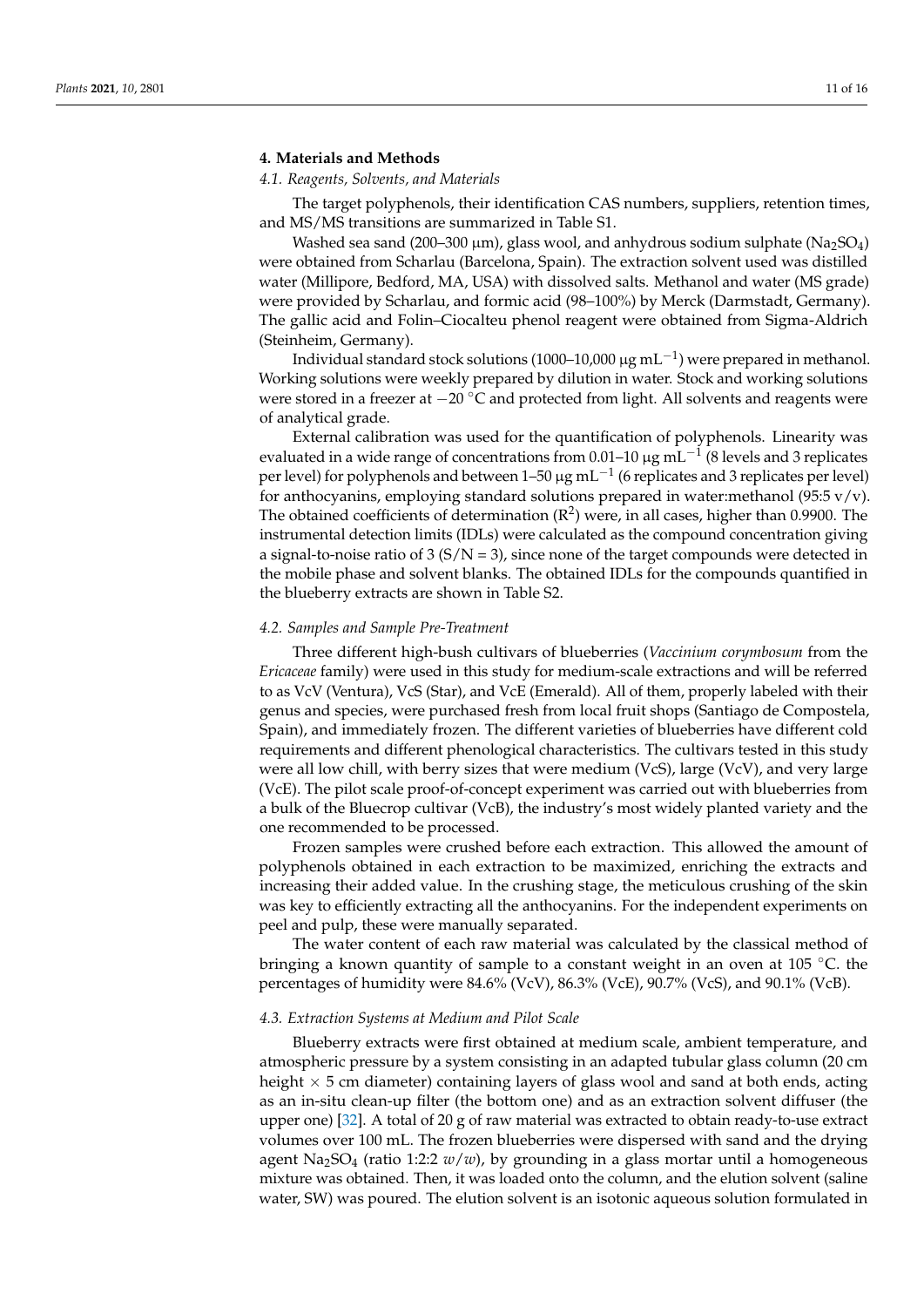such a way that its salinity is equal to that of the human body, with its main components being sodium, potassium, calcium, magnesium, and chloride (modified Hanks' balanced salt solution, Merck (Darmstadt, Germany)). The freeze drying of the extracts was carried out, when necessary, in a Telstar freeze dryer Cryodos model with a final condenser temperature of −55 ◦C.

The extraction at pilot scale was performed in a stainless steel column designed in such a way that the geometry maintained the proportions of the system used at medium scale. The column, with a diameter of 20 cm and a total height of 70 cm (useful height 65 cm), has two valves, one in the upper part in which the extraction solvent is loaded and another in the lower part that facilitates obtaining the eluate. The column is mounted on an iron support structure that allows it to rotate by  $180^{\circ}$  to facilitate loading and unloading. Five kilograms of bulk blueberries were used as raw material and dispersed with sand. A total of 7 L of extract was obtained in the proof-of-concept demonstration using 5 L of SW. The additional volume comes from the fruit juice of the blueberries itself.

#### <span id="page-11-0"></span>*4.4. Analytical Characterization of the Blueberry Extracts*

The TPC of the *Vaccinium corymbosum* extracts were determined by the Folin–Ciocalteu spectrophotometric method [\[40\]](#page-15-7). The TPC was quantified employing a calibration curve ranging from 3 to 20 mg L<sup>-1</sup> ( $\mathbb{R}^2$  = 0.9970) prepared with the gallic acid standards solutions and expressed as mg equivalents of gallic acid (GAE) per L of liquid extract (mg GAE  $\mathrm{L}^{-1}$ ). The visible spectrum of the proof-of-concept extract was also measured. In both cases, a UV mini 1240 spectrophotometer (Shimazdu, Kyoto, Japan) was employed.

The individual polyphenols present in the blueberry extracts were identified and quantified by LC–MS/MS analysis, employing a thermo scientific (San José, CA, USA) instrument based on a TSQ Quantum Ultra<sup>TM</sup> triple quadrupole mass spectrometer equipped with a HESI-II (heated electrospray ionization), and an Accela Open autosampler with a 20  $\mu$ L loop. Optimal instrumental conditions were adapted from Celeiro et al. [\[41\]](#page-15-8). The chromatographic separation was achieved on a Kinetex C18 column (100  $\times$  2.1 mm, 2.6  $\mu$ m, 100 Å), obtained from Phenomenex (Torrance, CA, USA). The temperature of the column was set at 50  $\degree$ C. The mobile phase consisted of water (A) and methanol (B), both with 0.1% formic acid. The eluted gradient started with 5% of B (held at 3.5 min), it was increased to 90% of B in 11 min and kept constant for 3 min. Finally, initial conditions were achieved in 6 min. The injection volume was  $10 \mu$ L and the mobile phase flow rate was 0.2 mL min<sup>-1</sup>. The total run time for each injection was 20 min. The MS/MS parameters for all the compounds studied were optimized by individual direct infusion and the most abundant collision-induced fragments were considered for quantification (Table S1). Other HESI source parameters were the spray voltage: 3000 V, vaporizer temperature: 350 °C, sheath gas pressure: 35 au (arbitrary units), and ion sweep and auxiliar gas pressure: 0 and 10 au, respectively, and the capillary temperature:  $320\text{ °C}$ . The mass spectrometer and the HESI source were working simultaneously in the positive and negative mode, monitoring two or three MS/MS transitions for each compound (see Table S1) for an unequivocal identification and quantification of the target compounds. The system was operated by Xcalibur 2.2 and Trace Finder<sup>TM</sup> 3.1 software.

#### *4.5. Evaluation of the Antimicrobial Activity*

#### 4.5.1. Bacterial Strains and Culture Conditions

A total of 7 nosocomial pathogens (5 Gram-negative and 2 Gram-positive) were used in this study. These clinical strains were selected taking into consideration the list published by the WHO, reporting the antibiotic-resistant pathogens for which new and effective antibiotics are urgently needed [\[2\]](#page-13-5). The selected pathogens include *Acinetobacter baumannii*, *Pseudomonas aeruginosa*, *Klebsiella pneumoniae*, *Escherichia coli*, and *Enterobater aerogenes*, all of them resistant to carbapenems, and vancomycin-resistant *Enterococcus faecium* and methicillin-resistant *Staphylococcus aureus*. The three *Enterobacteriaceae* (*Klebsiella pneumoniae, Escherichia coli*, and *Enterobater aerogenes*) are OXA-48 and CTX-M-15 producers.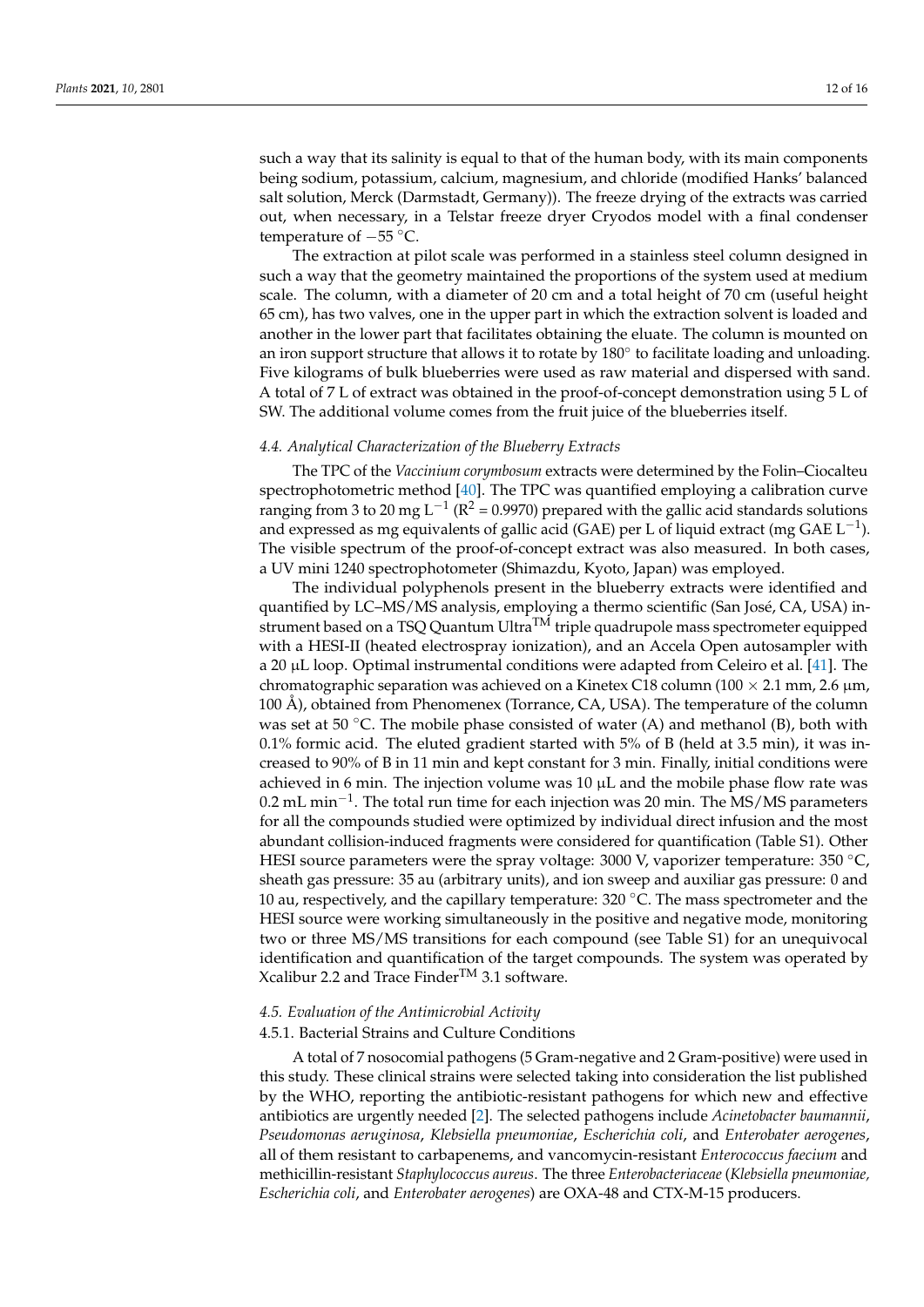Strains were grown in *Luria Bertani* (LB) broth (10 g L−<sup>1</sup> tryptone, 5 g L−<sup>1</sup> yeast extract, and 10 g L<sup>-1</sup> NaCl) or on LB agar (LB broth supplemented with 20 g L<sup>-1</sup> of agar). The strains were routinely grown at 37 °C with shaking and stored at −80 °C in LB broth with 20% glycerol.

### 4.5.2. Killing Curves Assay

Time–kill analysis was used to measure the in vitro bactericidal activity of the VcV, VcE, and VcS polyphenolic extracts. The clinical strain was grown on LB broth overnight at 37  $\degree$ C under agitation. The overnight culture was 1:100 diluted in 5 mL of Mueller–Hinton (MH) medium, and MH supplemented with phenolic extracts obtaining a bacterial density of ca.  $5 \times 10^6$  colony-forming units (CFUs)/mL. The bacterial cultures were incubated at  $37 \degree$ C under constant shaking at 180 rpm for 24 h. The number of CFUs was determined every hour during the first 12 h and a final measurement at 24 h. Dilutions of the culture were plated onto LB agar and incubated at  $37 \degree C$  for 24 h. Three independent biological replicates were performed.

# 4.5.3. Growth Curves Assay

The growth rate of the clinical strains was measured to determine the inhibitory effect of the VcV polyphenolic extract. Assays were performed in an MH medium (control condition) and in MH supplemented with polyphenolic extract. The clinical strains were grown on LB broth overnight at 37 °C with shaking. The overnight cultures were 1:100 diluted and incubated in polystyrene 48-well flat bottom microtiter plates (Corning<sup>®</sup> Costar<sup>®</sup>) TC-Treated Multiple Well Plates, Sigma Aldrich, Steinheim, Germany) containing 250 mL of culture. Microtiter plates were then incubated at 37  $°C$  with constant shaking at 180 rpm and the growth was monitored using an Epoch 2 microplate spectrophotometer (BioTek Instruments, Inc., Santa Clara, CA, USA). The  $OD_{600}$  values were recorded every 10 min, with hourly data being plotted on the graph. Three independent biological replicates were performed for each strain.

## 4.5.4. Statistical Analysis

The statistical analysis in killing curve and growth curve assays were evaluated through the two-stage linear step-up procedure of Benjamini, Krieger, and Yekutieli, with  $Q = 1\%$ . Each row was individually analyzed, without assuming a consistent SD.

# 4.5.5. Quantitative Biofilm Assay

Biofilm formation was quantified following a previously described procedure [\[18\]](#page-14-6) with some modifications. The clinical strains were grown on LB broth overnight at  $37^{\circ}$ C with shaking. The overnight culture of each strain was 1:100 diluted in Mueller–Hinton (MH) medium, and MH was supplemented with phenolic extracts (VcV, VcE, or VcS) and independently inoculated in polystyrene 48-well flat bottom microtiter plates (Corning® Costar® TC-Treated Multiple Well Plates). The plates were incubated at 37 ◦C for 24 h under static conditions and the biofilm formation was visualized by staining with 0.1% crystal violet assay. Bacterial growth was measured at  $OD<sub>600</sub>$  to estimate the total cell biomass. Biofilm formation was quantified ( $OD<sub>580</sub>$ ) after solubilization with 30% acetic acid. The amount of biofilm formed was determined as the  $OD_{580}/OD_{600}$  ratio to prevent variations due to differences in bacterial growth. Six independent biological replicates were performed. ANOVA and student's t-tests were used to statistically validate the experimental data.

# **5. Conclusions**

Extracts obtained from three *Vaccinium corymbosum* varieties, Ventura (VcV), Star (VcS), and Esmerald (VcE) showed a clear antimicrobial effect. The results revealed that a relationship exists between the concentration of bioactive polyphenols and the efficacy of the extract as an antimicrobial agent. It has been further demonstrated that a multicompo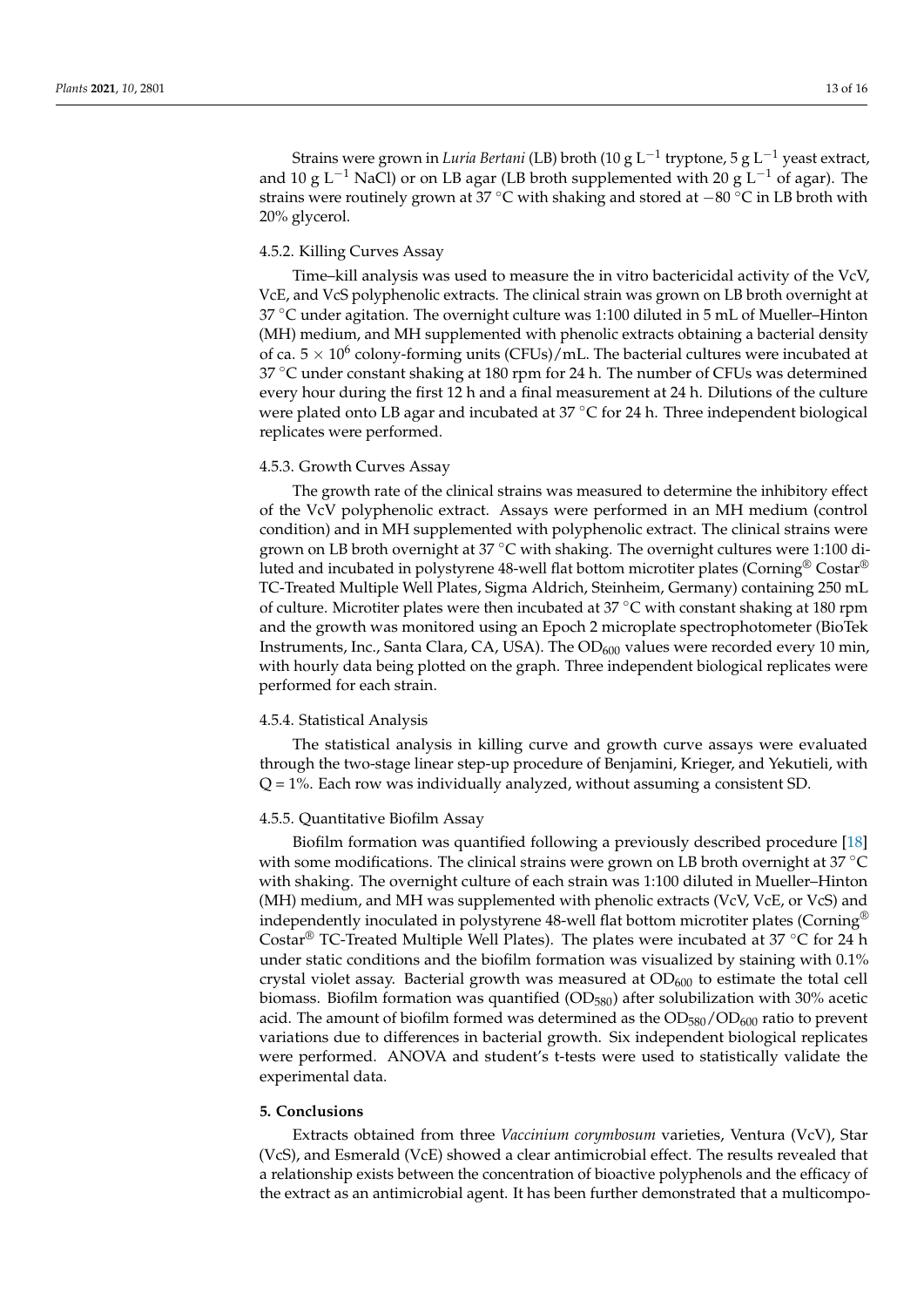nent polyphenolic extract of these characteristics can be obtained on an industrial scale, by maintaining a green and sustainable extraction procedure that respects the principles of green chemistry, with an excellent yield, and from fruit processing wastes or low-quality blueberries unsuitable for direct consumption. The obtained results suggest that this type of extract can potentially act as a new therapeutic alternative and/or antibiotic adjuvant in order to control infections caused by these pathogens.

**Supplementary Materials:** The following are available online at [https://www.mdpi.com/article/10](https://www.mdpi.com/article/10.3390/plants10122801/s1) [.3390/plants10122801/s1,](https://www.mdpi.com/article/10.3390/plants10122801/s1) Table S1: studied compounds. Ionization mode, CAS number, retention time, and MS/MS transitions; Table S2: LC–MS/MS performance for the 22 polyphenols identified in the blueberry extracts.

**Author Contributions:** Conceptualization, E.G., A.P. and M.L.; methodology, E.G., A.P. and A.R.; validation, E.G., A.P., A.R., G.B. and M.L.; formal analysis, E.G., A.P., M.C., A.R., G.B. and M.L.; investigation, E.G., A.P., M.C. and A.R.; resources, A.P. and G.B.; data curation, E.G., A.P. and M.L.; writing—original draft preparation, E.G., A.P. and M.L.; writing—review and editing, E.G., A.P., M.C. and M.L.; supervision, A.P. and M.L.; project administration, A.P. and M.L.; funding acquisition, A.P. and G.B. All authors have read and agreed to the published version of the manuscript.

**Funding:** This research was supported by Projects p-01216A, IJCI-2016-29524 (awarded to AP), and ED431 2020/06 funded by the Spanish Society of Infectious Diseases and Clinical Microbiology (SEIMC), Ministerio de Economía, Industria y Competitividad (MINECO), and Xunta de Galicia, respectively. Further support was provided by Projects PI15/00860 and PI18/00501 (awarded to G.B.), funded by the Instituto de Salud Carlos III (co-funded by the European Regional Development Fund "A way to make Europe") and Subdirección General de Redes y Centros de Investigación Cooperativa, Ministerio de Economía, Industria y Competitividad, Spanish Network for Research in Infectious Diseases (REIPI RD16/0016/006). EG was financially supported by the SEIMC project and A.P. was financially supported by the Juan de la Cierva program (MINECO, IJCI-2016-29524). This article is based on work from the Sample Preparation Study Group and Network, supported by the Division of Analytical Chemistry of the European Chemical Society.

**Data Availability Statement:** Data are available within the present article and Supplementary Materials.

**Acknowledgments:** The authors thank the Department of Microbiology at the University Hospital of A Coruña (CHUAC) for kindly providing the clinical strain used in this study. We also thank *i-Grape laboratory*, a "spin off" company from the University of Santiago de Compostela, for kindly lending their facilities to obtain the pilot scale blueberry extract used in this study.

**Conflicts of Interest:** The authors declare no conflict of interest.

#### **References**

- <span id="page-13-0"></span>1. European Centre for Disease Prevention and Control (ECDC). *TESSy—The European Surveillance System*; Antimicrobial Resistance (AMR) Reporting Protocol 2015; European Centre for Disease Prevention and Control: Brussels, Belgium, 2020.
- <span id="page-13-5"></span>2. World Health Organization (WHO). WHO Publishes List of Bacteria for Which New Antibiotics are Urgently Needed. Available online: [https://www.who.int/news/item/27-02-2017-who-publishes-list-of-bacteria-for-which-new-antibiotics-are-urgently](https://www.who.int/news/item/27-02-2017-who-publishes-list-of-bacteria-for-which-new-antibiotics-are-urgently-needed)[needed](https://www.who.int/news/item/27-02-2017-who-publishes-list-of-bacteria-for-which-new-antibiotics-are-urgently-needed) (accessed on 15 October 2021).
- <span id="page-13-1"></span>3. Frieden, T. Antibiotic Resistance Threats in the United States. 2013. Available online: [https://www.cdc.gov/drugresistance/pdf/](https://www.cdc.gov/drugresistance/pdf/threats-report/2019-ar-threats-report-508.pdf) [threats-report/2019-ar-threats-report-508.pdf](https://www.cdc.gov/drugresistance/pdf/threats-report/2019-ar-threats-report-508.pdf) (accessed on 30 October 2021).
- <span id="page-13-2"></span>4. Donlan, R.M.; Costerton, J.W. Biofilms: Survival mechanisms of clinically relevant microorganisms. *Clin. Microbiol. Rev.* **2002**, *15*, 167–193. [\[CrossRef\]](http://doi.org/10.1128/CMR.15.2.167-193.2002)
- <span id="page-13-3"></span>5. Jamal, M.; Ahmad, W.; Andleeb, S.; Jalil, F.; Imran, M.; Nawaz, M.A.; Hussain, T.; Ali, M.; Rafiq, M.; Kamil, M.A. Bacterial biofilm and associated infections. *J. Chin. Med. Assoc.* **2018**, *81*, 7–11. [\[CrossRef\]](http://doi.org/10.1016/j.jcma.2017.07.012)
- <span id="page-13-4"></span>6. Puupponen-Pimia, R.; Nohynek, L.; Alakomi, H.L.; Oksman-Caldentey, K.M. Bioactive berry compounds-novel tools against human pathogens. *Appl. Microbiol. Biotechnol.* **2005**, *67*, 8–18. [\[CrossRef\]](http://doi.org/10.1007/s00253-004-1817-x) [\[PubMed\]](http://www.ncbi.nlm.nih.gov/pubmed/15578177)
- 7. Howell, A.B.; Reed, J.D.; Krueger, C.G.; Winterbottom, R.; Cunningham, D.G.; Leahy, M. A-type cranberry proanthocyanidins and uropathogenic bacterial anti-adhesion activity. *Phytochemistry* **2005**, *66*, 2281–2291. [\[CrossRef\]](http://doi.org/10.1016/j.phytochem.2005.05.022) [\[PubMed\]](http://www.ncbi.nlm.nih.gov/pubmed/16055161)
- 8. Rane, H.S.; Bernardo, S.M.; Howell, A.B.; Lee, S.A. Cranberry-derived proanthocyanidins prevent formation of Candida albicans biofilms in artificial urine through biofilm-and adherence-specific mechanisms. *J. Antimicrob. Chemother.* **2014**, *69*, 428–436. [\[CrossRef\]](http://doi.org/10.1093/jac/dkt398) [\[PubMed\]](http://www.ncbi.nlm.nih.gov/pubmed/24114570)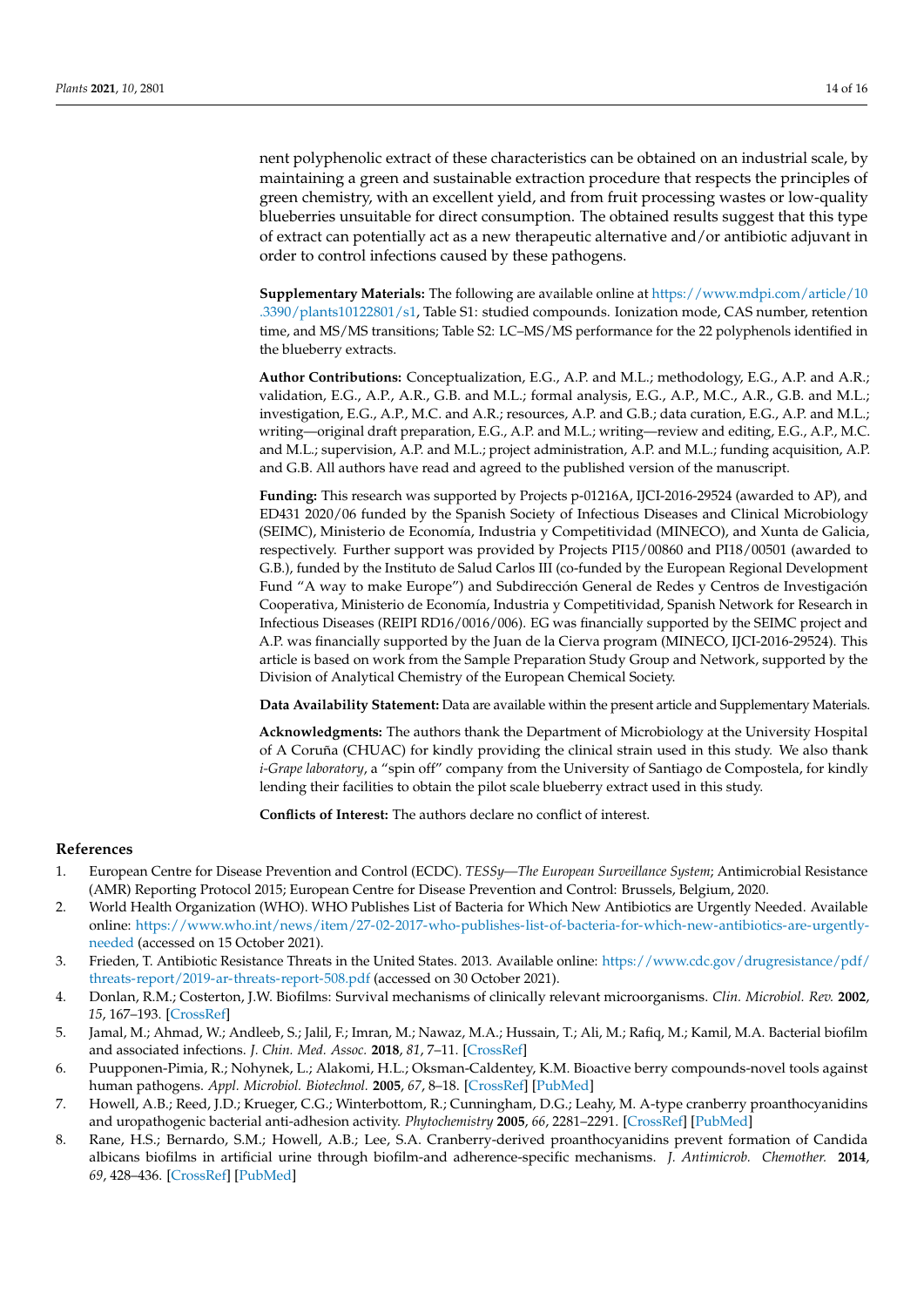- 9. González de Llano, D.; Esteban-Fernández, A.; Sánchez-Patán, F.; Martínlvarez, P.J.; Moreno-Arribas, M.; Bartolomé, B. Antiadhesive activity of cranberry phenolic compounds and their microbial-derived metabolites against uropathogenic Escherichia coli in bladder epithelial cell cultures. *Int. J. Mol. Sci.* **2015**, *16*, 12119–12130. [\[CrossRef\]](http://doi.org/10.3390/ijms160612119) [\[PubMed\]](http://www.ncbi.nlm.nih.gov/pubmed/26023719)
- 10. Uberos, J.; Rodríguez-Belmonte, R.; Rodríguez-Pérez, C.; Molina-Oya, M.; Blanca-Jover, E.; Narbona-López, E.; Muñoz-Hoyos, A. Phenolic acid content and antiadherence activity in the urine of patients treated with cranberry syrup (*Vaccinium macrocarpon*) vs. trimethoprim for recurrent urinary tract infection. *J. Funct. Food.* **2015**, *18*, 608–616. [\[CrossRef\]](http://doi.org/10.1016/j.jff.2015.08.009)
- <span id="page-14-0"></span>11. Howell, A.B. Bioactive compounds in cranberries and their role in prevention of urinary tract infections. *Mol. Nutr. Food Res.* **2007**, *51*, 732–737. [\[CrossRef\]](http://doi.org/10.1002/mnfr.200700038)
- <span id="page-14-1"></span>12. Silva, S.; Costa, E.M.; Mendes, M.; Morais, R.M.; Calhau, C.A.O.; Pintado, M.M. Antimicrobial, antiadhesive and antibiofilm activity of an ethanolic, anthocyanin-rich blueberry extract purified by solid phase extraction. *J. Appl. Microbiol.* **2016**, *121*, 693–703. [\[CrossRef\]](http://doi.org/10.1111/jam.13215)
- <span id="page-14-3"></span>13. Salaheen, S.; Peng, M.; Joo, J.; Teramoto, H.; Biswas, D. Eradication and sensitization of methicillin resistant Staphylococcus aureus to methicillin with bioactive extracts of berry pomace. *Front. Microbiol.* **2017**, *8*, 253. [\[CrossRef\]](http://doi.org/10.3389/fmicb.2017.00253) [\[PubMed\]](http://www.ncbi.nlm.nih.gov/pubmed/28270804)
- <span id="page-14-2"></span>14. Salaheen, S.; Jaiswal, E.; Joo, J.; Peng, M.; Ho, R.; Oconnor, D.; Adlerz, K.; Aranda-Espinoza, J.H.; Biswas, D. Bioactive extracts from berry byproducts on the pathogenicity of Salmonella Typhimurium. *Int. J. Food Microbiol.* **2016**, *237*, 128–135. [\[CrossRef\]](http://doi.org/10.1016/j.ijfoodmicro.2016.08.027) [\[PubMed\]](http://www.ncbi.nlm.nih.gov/pubmed/27565525)
- <span id="page-14-4"></span>15. Von Borowski, R.G.; Zimmer, K.R.; Leonardi, B.F.; Trentin, D.S.; Silva, R.C.; de Barros, M.P.; Macedo, A.J.; Gnoatto, S.C.B.; Gosmann, G.; Zimmer, A.R. Red pepper Capsicum baccatum: Source of antiadhesive and antibiofilm compounds against nosocomial bacteria. *Ind. Crops Prod.* **2019**, *127*, 148–157. [\[CrossRef\]](http://doi.org/10.1016/j.indcrop.2018.10.011)
- <span id="page-14-5"></span>16. Silva, L.N.; Zimmer, K.R.; Macedo, A.J.; Trentin, D.S. Plant natural products targeting bacterial virulence factors. *Chem. Rev.* **2016**, *116*, 9162–9236. [\[CrossRef\]](http://doi.org/10.1021/acs.chemrev.6b00184) [\[PubMed\]](http://www.ncbi.nlm.nih.gov/pubmed/27437994)
- 17. Rodriguez-Rama, J.L.; Mallo, N.; Biddau, M.; Fernandes, F.; de Miguel, T.; Sheiner, L.; Choupina, A.; Lores, M. Exploring the powerful phytoarsenal of white grape marc against bacteria and parasites causing significant diseases. *Environ. Sci. Pollut. Res.* **2021**, *28*, 24270–24278. [\[CrossRef\]](http://doi.org/10.1007/s11356-019-07472-1)
- <span id="page-14-6"></span>18. Gato, E.; Rosalowska, A.; Martinez-Guitian, M.; Lores, M.; Bou, G.; Perez, A. Anti-adhesive activity of a Vaccinium corymbosum polyphenolic extract targeting intestinal colonization by Klebsiella pneumoniae. *Biomed. Pharmacother.* **2020**, *132*, 110885. [\[CrossRef\]](http://doi.org/10.1016/j.biopha.2020.110885) [\[PubMed\]](http://www.ncbi.nlm.nih.gov/pubmed/33113420)
- <span id="page-14-18"></span>19. Xu, C.; Yagiz, Y.; Hsu, W.Y.; Simonne, A.; Lu, J.; Marshall, M.R. Antioxidant, antibacterial, and antibiofilm properties of polyphenols from muscadine grape (Vitis rotundifolia Michx.) pomace against selected foodborne pathogens. *J. Agric. Food Chem.* **2014**, *62*, 6640–6649. [\[CrossRef\]](http://doi.org/10.1021/jf501073q) [\[PubMed\]](http://www.ncbi.nlm.nih.gov/pubmed/24865879)
- <span id="page-14-7"></span>20. Slobodníková, L.; Fialová, S.; Rendeková, K.N.; Kovac, J.; Mucaji, P. Antibiofilm activity of plant polyphenols. *Molecules* **2016**, *21*, 1717. [\[CrossRef\]](http://doi.org/10.3390/molecules21121717)
- <span id="page-14-8"></span>21. Anastas, P.T.; Warner, J.C. Green chemistry. *Frontiers* **1998**, *640*, 1998.
- <span id="page-14-9"></span>22. Dudonné, S.P.; Dubé, P.; Anhe, F.F.; Pilon, G.; Marette, A.; Lemire, M.; Harris, C.; Dewailly, E.; Desjardins, Y. Comprehensive analysis of phenolic compounds and abscisic acid profiles of twelve native Canadian berries. *J. Food Compos. Anal.* **2015**, *44*, 214–224. [\[CrossRef\]](http://doi.org/10.1016/j.jfca.2015.09.003)
- 23. Borges, G.; Degeneve, A.; Mullen, W.; Crozier, A. Identification of flavonoid and phenolic antioxidants in black currants, blueberries, raspberries, red currants, and cranberries. *J. Agric. Food Chem.* **2010**, *58*, 3901–3909. [\[CrossRef\]](http://doi.org/10.1021/jf902263n) [\[PubMed\]](http://www.ncbi.nlm.nih.gov/pubmed/20000747)
- <span id="page-14-10"></span>24. Karaaslan, N.M.; Yaman, M. Determination of anthocyanins in cherry and cranberry by high-performance liquid chromatographyelectrospray ionization-mass spectrometry. *Eur. Food Res. Technol.* **2016**, *242*, 127–135. [\[CrossRef\]](http://doi.org/10.1007/s00217-015-2524-9)
- <span id="page-14-11"></span>25. Prior, R.L.; Lazarus, S.A.; Cao, G.; Muccitelli, H.; Hammerstone, J.F. Identification of procyanidins and anthocyanins in blueberries and cranberries (Vaccinium spp.) using high-performance liquid chromatography/mass spectrometry. *J. Agric. Food Chem.* **2001**, *49*, 1270–1276. [\[CrossRef\]](http://doi.org/10.1021/jf001211q) [\[PubMed\]](http://www.ncbi.nlm.nih.gov/pubmed/11312849)
- 26. Teleszko, M.A.; Wojdylo, A. Comparison of phenolic compounds and antioxidant potential between selected edible fruits and their leaves. *J. Funct. Food* **2015**, *14*, 736–746. [\[CrossRef\]](http://doi.org/10.1016/j.jff.2015.02.041)
- <span id="page-14-14"></span>27. Pascu, M.; Pascu, D.E.; Cozea, A.; Bunaciu, A.A.; Miron, A.R.; Nechifor, C.A. Biologically active extracts with kidney affections applications. *Appl. Surf. Sci.* **2015**, *358*, 647–654. [\[CrossRef\]](http://doi.org/10.1016/j.apsusc.2015.09.087)
- <span id="page-14-15"></span>28. Buran, T.J.; Sandhu, A.K.; Li, Z.; Rock, C.R.; Yang, W.W.; Gu, L. Adsorption/desorption characteristics and separation of anthocyanins and polyphenols from blueberries using macroporous adsorbent resins. *J. Food Eng.* **2014**, *128*, 167–173. [\[CrossRef\]](http://doi.org/10.1016/j.jfoodeng.2013.12.029)
- <span id="page-14-12"></span>29. Klavins, L.; Kviesis, J.; Nakurte, I.; Klavins, M. Berry press residues as a valuable source of polyphenolics: Extraction optimisation and analysis. *LWT* **2018**, *93*, 583–591. [\[CrossRef\]](http://doi.org/10.1016/j.lwt.2018.04.021)
- <span id="page-14-13"></span>30. Loncaric, A.; Celeiro, M.; Jozinovic, A.; Jelinic, J.; Kovac, T.; Jokic, S.; Babic, J.; Moslavac, T.; Zavadlav, S.; Lores, M. Green extraction methods for extraction of polyphenolic compounds from blueberry pomace. *Foods* **2020**, *9*, 1521. [\[CrossRef\]](http://doi.org/10.3390/foods9111521) [\[PubMed\]](http://www.ncbi.nlm.nih.gov/pubmed/33113955)
- <span id="page-14-16"></span>31. Lores, M.; Alvarez Casas, M.; Garcia-Jares, C.; Llompart, M. Polyphenol Extract from White-Grape Residue. EP Patent EP2875822A4, 15 June 2016.
- <span id="page-14-17"></span>32. Lores, M.; Pájaro, M.; Álvarez-Casas, M.; Domínguez, J.; García-Jares, C. Use of ethyl lactate to extract bioactive compounds from Cytisus scoparius: Comparison of pressurized liquid extraction and medium scale ambient temperature systems. *Talanta* **2015**, *140*, 134–142. [\[CrossRef\]](http://doi.org/10.1016/j.talanta.2015.03.034) [\[PubMed\]](http://www.ncbi.nlm.nih.gov/pubmed/26048835)